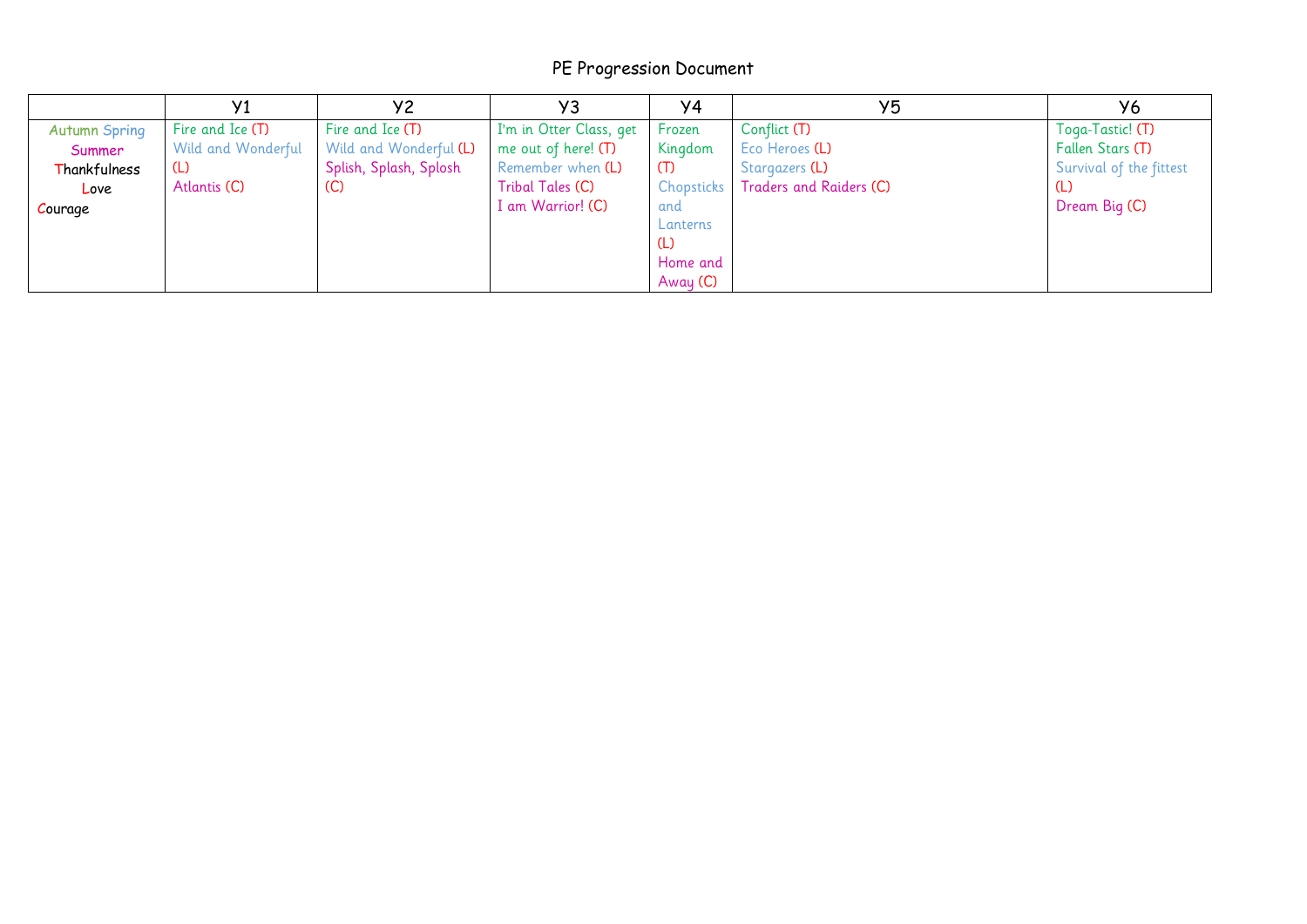| National<br>Curriculum<br>Links | Pupils should be taught to:<br>master basic movements including running,<br>jumping, throwing and catching, as well as<br>developing balance, agility and co-<br>ordination, and begin to apply these in a<br>range of activities<br>participate in team games, developing<br>simple tactics for attacking and defending<br>perform dances using simple movement<br>patterns. | Pupils should be taught to:<br>use running, jumping, throwing and catching in isolation and in combination<br>play competitive games, modified where appropriate [for example, badminton, basketball, cricket, football,<br>$\bullet$<br>hockey, netball, rounders and tennis], and apply basic principles suitable for attacking and defending<br>develop flexibility, strength, technique, control and balance [for example, through athletics and gymnastics]<br>$\bullet$<br>perform dances using a range of movement patterns<br>take part in outdoor and adventurous activity challenges both individually and within a team<br>$\bullet$<br>compare their performances with previous ones and demonstrate improvement to achieve their personal<br>best.<br>swim competently, confidently and proficiently over a distance of at least 25 metres<br>$\bullet$<br>use a range of strokes effectively [for example, front crawl, backstroke and breaststroke]<br>$\bullet$<br>perform safe self-rescue in different water-based situations. |
|---------------------------------|-------------------------------------------------------------------------------------------------------------------------------------------------------------------------------------------------------------------------------------------------------------------------------------------------------------------------------------------------------------------------------|--------------------------------------------------------------------------------------------------------------------------------------------------------------------------------------------------------------------------------------------------------------------------------------------------------------------------------------------------------------------------------------------------------------------------------------------------------------------------------------------------------------------------------------------------------------------------------------------------------------------------------------------------------------------------------------------------------------------------------------------------------------------------------------------------------------------------------------------------------------------------------------------------------------------------------------------------------------------------------------------------------------------------------------------------|
|                                 |                                                                                                                                                                                                                                                                                                                                                                               |                                                                                                                                                                                                                                                                                                                                                                                                                                                                                                                                                                                                                                                                                                                                                                                                                                                                                                                                                                                                                                                  |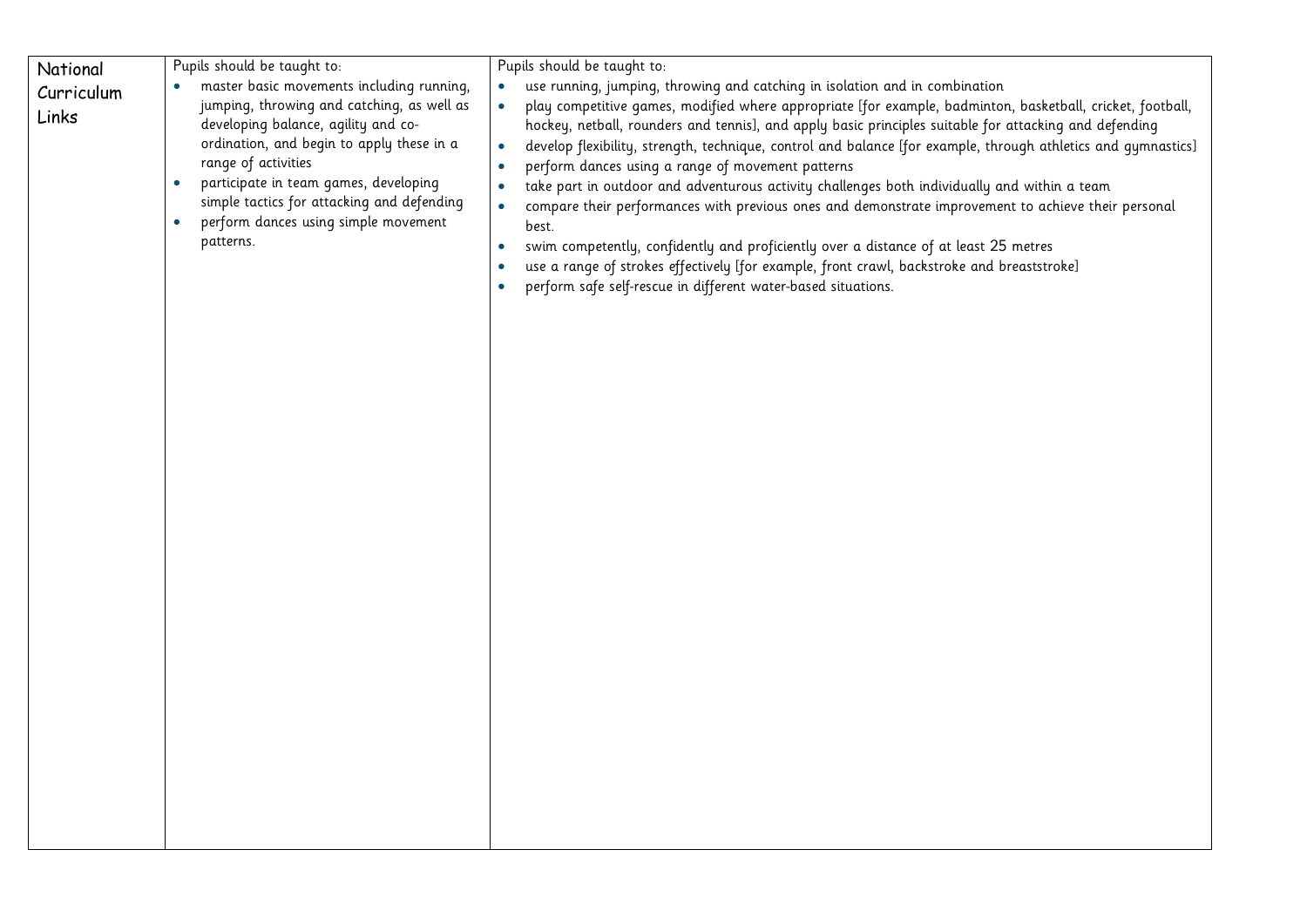| Games                       | YR <sub>1</sub>                                                                                                                          | YR <sub>2</sub>                                                                                                                                                                       |  |  |  |  |
|-----------------------------|------------------------------------------------------------------------------------------------------------------------------------------|---------------------------------------------------------------------------------------------------------------------------------------------------------------------------------------|--|--|--|--|
| Key Vocabulary              |                                                                                                                                          | Teamwork, communication, planning, ready position, far, aim, dribbling, throw, score, target, distance, overarm, underarm, received, send, accurate, tactics, continuously, opponent, |  |  |  |  |
|                             | court, defend, defence, attack, dodging, track, partner, distance, striking, fielding, opponent, batter, bowler, retrieve.               |                                                                                                                                                                                       |  |  |  |  |
| Aim: Play                   | Understand and play to the rules of the game.                                                                                            | Invent rules and explain how they can improve the game.                                                                                                                               |  |  |  |  |
| competitive                 |                                                                                                                                          | Understand how to make up the rules and score points.<br>Understand the 'beat your own record' activities to put skills under pressure and improve                                    |  |  |  |  |
| games and apply             | Demonstrate co-ordination when passing a ball around different parts of the body.                                                        | performance.                                                                                                                                                                          |  |  |  |  |
| basic principles of         | Bounce and pat-bounce a ball with a degree of control.                                                                                   |                                                                                                                                                                                       |  |  |  |  |
| attacking and<br>defending. | Understand how to send, receive, kick and dribble a ball and practise to improve<br>$\bullet$<br>the skills.                             | Throw, catch and bounce with two hands, or one hand, or different parts of the body using a<br>$\bullet$<br>variety of equipment.                                                     |  |  |  |  |
|                             | Show a degree of control when sending and receiving a range of equipment.<br>$\bullet$                                                   | Send and receive with consistency, co-ordination and control using a variety of equipment.                                                                                            |  |  |  |  |
|                             | Understand that they must 'get in line with a ball to receive it'.                                                                       | Demonstrate accuracy when using hands and feet in different ways to pass or aim.                                                                                                      |  |  |  |  |
|                             | Send a ball in various ways to play individual target games or target games with a<br>partner.                                           | Show continuous and controlled dribbling with hands, feet, bat or stick and know how to change<br>speed and direction.                                                                |  |  |  |  |
|                             | Send a ball, bean bag or quoit one-handed, using under-arm throw, roll or 'skim'<br>and kick.                                            | Understand and demonstrate striking, passing and receiving with a partner and using a range of<br>equipment.                                                                          |  |  |  |  |
|                             | Kick and dribble a ball with control and roll and retrieve a hoop.<br>$\bullet$                                                          | Play co-operative and competitive striking, net and aiming invasion type games with a partner.                                                                                        |  |  |  |  |
|                             | Know and show, individually and in pairs, how to throw and catch using a variety                                                         | Demonstrate consistency and accuracy of bouncing, kicking, throwing, catching and striking skills.                                                                                    |  |  |  |  |
|                             | of apparatus.                                                                                                                            | Select appropriate equipment when playing the games and demonstrate quicker passing and<br>$\bullet$<br>receiving skills.                                                             |  |  |  |  |
|                             | Steer a ball along the ground with a bat in a controlled way using the different<br>$\bullet$                                            | Throw, catch and bounce when in a stationary position or moving about the playing area and                                                                                            |  |  |  |  |
|                             | directions and weaving through slaloms.                                                                                                  | $\bullet$<br>aiming at a target.                                                                                                                                                      |  |  |  |  |
|                             | Balance a ball on a bat when standing still or walking.<br>$\bullet$<br>Hit a ball with a bat, upwards and downwards, with some control. | Understand and use a range of strategies for making games harder.                                                                                                                     |  |  |  |  |
|                             | Send a ball along the ground and through the air for a partner to catch and                                                              |                                                                                                                                                                                       |  |  |  |  |
|                             | receive.                                                                                                                                 | Understand and use simple tactics to work as a team.                                                                                                                                  |  |  |  |  |
|                             |                                                                                                                                          | Identify and use simple attacking and defending strategies.                                                                                                                           |  |  |  |  |
|                             | Understand and show skipping with a rope.<br>$\bullet$                                                                                   | Play with confidence in varying formations.<br>$\bullet$                                                                                                                              |  |  |  |  |
|                             | Use steering, hitting along the ground and hitting through the air to play<br>$\bullet$                                                  | Observe and copy a partner's game and then improve it.                                                                                                                                |  |  |  |  |
|                             | individual and co-operative target games.                                                                                                | Choose appropriate equipment for the games they create both individually and in pairs.                                                                                                |  |  |  |  |
|                             | Aim consistently between, into, at or over a variety of targets using a range of<br>$\bullet$<br>small equipment.                        | Make up rules and know how to make the game harder.<br>$\bullet$                                                                                                                      |  |  |  |  |
|                             | Understand the concept of aiming games and how to make their games harder.                                                               |                                                                                                                                                                                       |  |  |  |  |
|                             | Play an aiming game co-operatively with a partner and 'keep the score'.                                                                  |                                                                                                                                                                                       |  |  |  |  |
|                             |                                                                                                                                          |                                                                                                                                                                                       |  |  |  |  |
|                             |                                                                                                                                          |                                                                                                                                                                                       |  |  |  |  |
|                             |                                                                                                                                          |                                                                                                                                                                                       |  |  |  |  |
|                             |                                                                                                                                          |                                                                                                                                                                                       |  |  |  |  |
|                             |                                                                                                                                          |                                                                                                                                                                                       |  |  |  |  |
|                             |                                                                                                                                          |                                                                                                                                                                                       |  |  |  |  |
|                             |                                                                                                                                          |                                                                                                                                                                                       |  |  |  |  |
|                             |                                                                                                                                          |                                                                                                                                                                                       |  |  |  |  |
|                             |                                                                                                                                          |                                                                                                                                                                                       |  |  |  |  |
|                             |                                                                                                                                          |                                                                                                                                                                                       |  |  |  |  |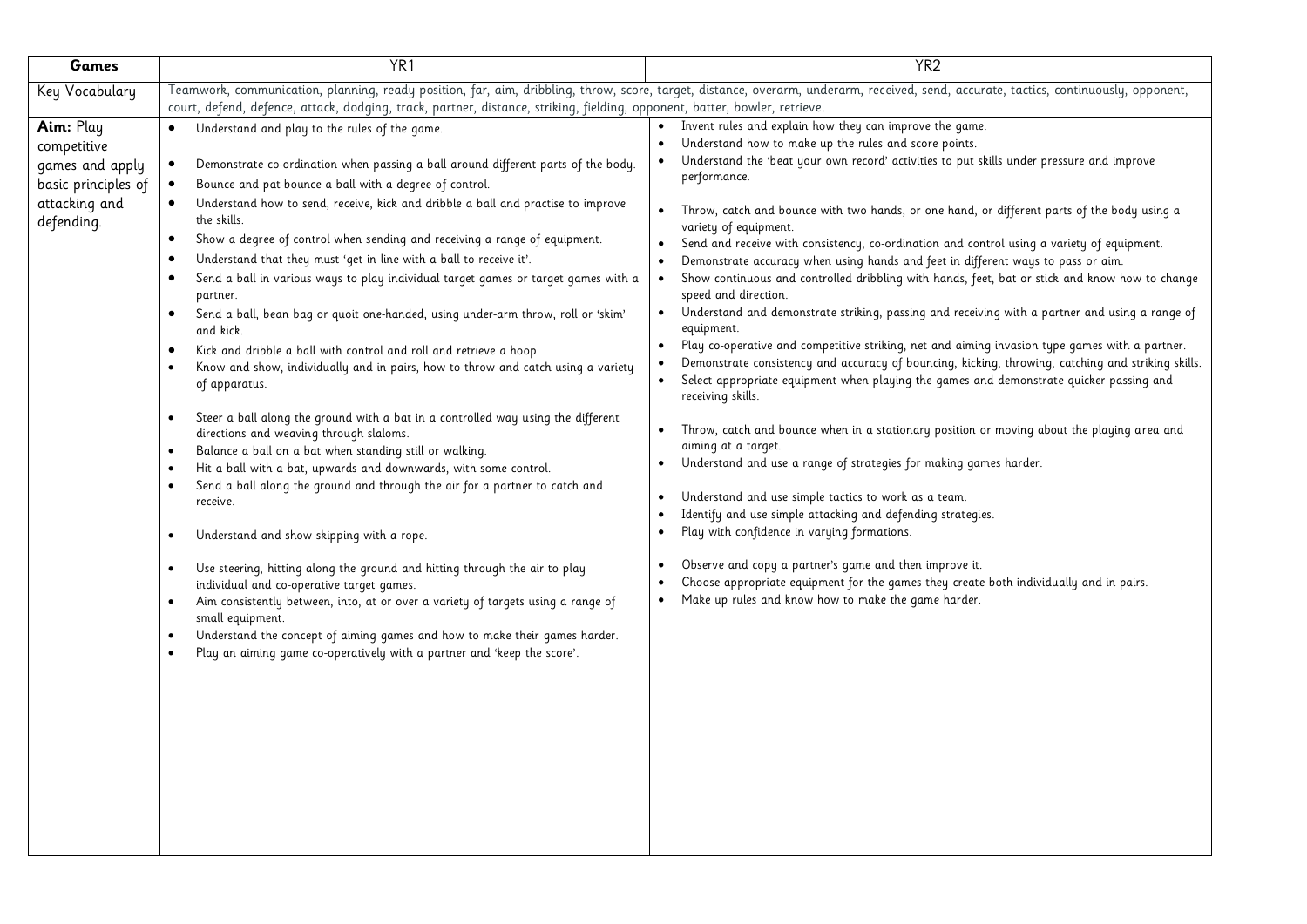| Assessment | I can use hitting, rolling and kicking skills in a game.<br>1.<br>2.<br>I can practise basic striking, sending and receiving.<br>3.<br>I can throw underarm and overarm.<br>I can catch and bounce a ball.<br>4.<br>I can practise accurate throwing and consistent catching.<br>5.<br>6. I can travel with a ball in different ways and directions (side to side, forwards<br>and backwards) wit control and fluency.<br>7. I can pass the ball to another player.<br>I can run at different speeds.<br>8.<br>9. I can use the terms attacking and defending.<br>10. I can use simple defensive skills such as, marking a player or defending a<br>space.<br>11. I can follow simple rules to play games including team games.<br>12. I can use simple attacking skills such as dodging to get past a defender.<br>13. I can use simple defensive skills such as marking a playing or defending a<br>space. | 1. I can strike or hit a ball with increasing control.<br>I have learnt skills for playing striking and fielding games.<br>2.<br>I can position my body to strike a ball.<br>3.<br>I can throw different types of equipment in different ways, for accuracy and distance.<br>4.<br>I can throw, catch and bounce a ball with a partner.<br>5.<br>I can use throwing and catching skills in a game.<br>6.<br>I can throw a ball for distance.<br>7.<br>I can use hand-eye coordination to control a ball.<br>8.<br>٩.<br>Vary types of throw used.<br>10. I can move with the ball in a variety of ways with some control<br>11. I can bounce and kick a ball whilst moving.<br>12. I can use kicking skills in a game.<br>13. I can use dribbling skills in a game.<br>14. I know how to pass the ball in different ways.<br>15. I can use different ways of travelling at different speeds and following different pathways,<br>directions<br>or courses.<br>16. I can change speed and direction whilst running.<br>17. I can begin to choose and use the best space in a game.<br>18. I can begin to use and understand the terms attacking and defending.<br>19. I can use at least one technique to attack or defend to play a game successfully.<br>20. I can understand the importance of rules in games. Use at least one technique to attack or<br>defend to play a game successfully |
|------------|--------------------------------------------------------------------------------------------------------------------------------------------------------------------------------------------------------------------------------------------------------------------------------------------------------------------------------------------------------------------------------------------------------------------------------------------------------------------------------------------------------------------------------------------------------------------------------------------------------------------------------------------------------------------------------------------------------------------------------------------------------------------------------------------------------------------------------------------------------------------------------------------------------------|------------------------------------------------------------------------------------------------------------------------------------------------------------------------------------------------------------------------------------------------------------------------------------------------------------------------------------------------------------------------------------------------------------------------------------------------------------------------------------------------------------------------------------------------------------------------------------------------------------------------------------------------------------------------------------------------------------------------------------------------------------------------------------------------------------------------------------------------------------------------------------------------------------------------------------------------------------------------------------------------------------------------------------------------------------------------------------------------------------------------------------------------------------------------------------------------------------------------------------------------------------------------------------------------------------------------------------------------------------------------------------------------|
|            |                                                                                                                                                                                                                                                                                                                                                                                                                                                                                                                                                                                                                                                                                                                                                                                                                                                                                                              |                                                                                                                                                                                                                                                                                                                                                                                                                                                                                                                                                                                                                                                                                                                                                                                                                                                                                                                                                                                                                                                                                                                                                                                                                                                                                                                                                                                                |
|            |                                                                                                                                                                                                                                                                                                                                                                                                                                                                                                                                                                                                                                                                                                                                                                                                                                                                                                              |                                                                                                                                                                                                                                                                                                                                                                                                                                                                                                                                                                                                                                                                                                                                                                                                                                                                                                                                                                                                                                                                                                                                                                                                                                                                                                                                                                                                |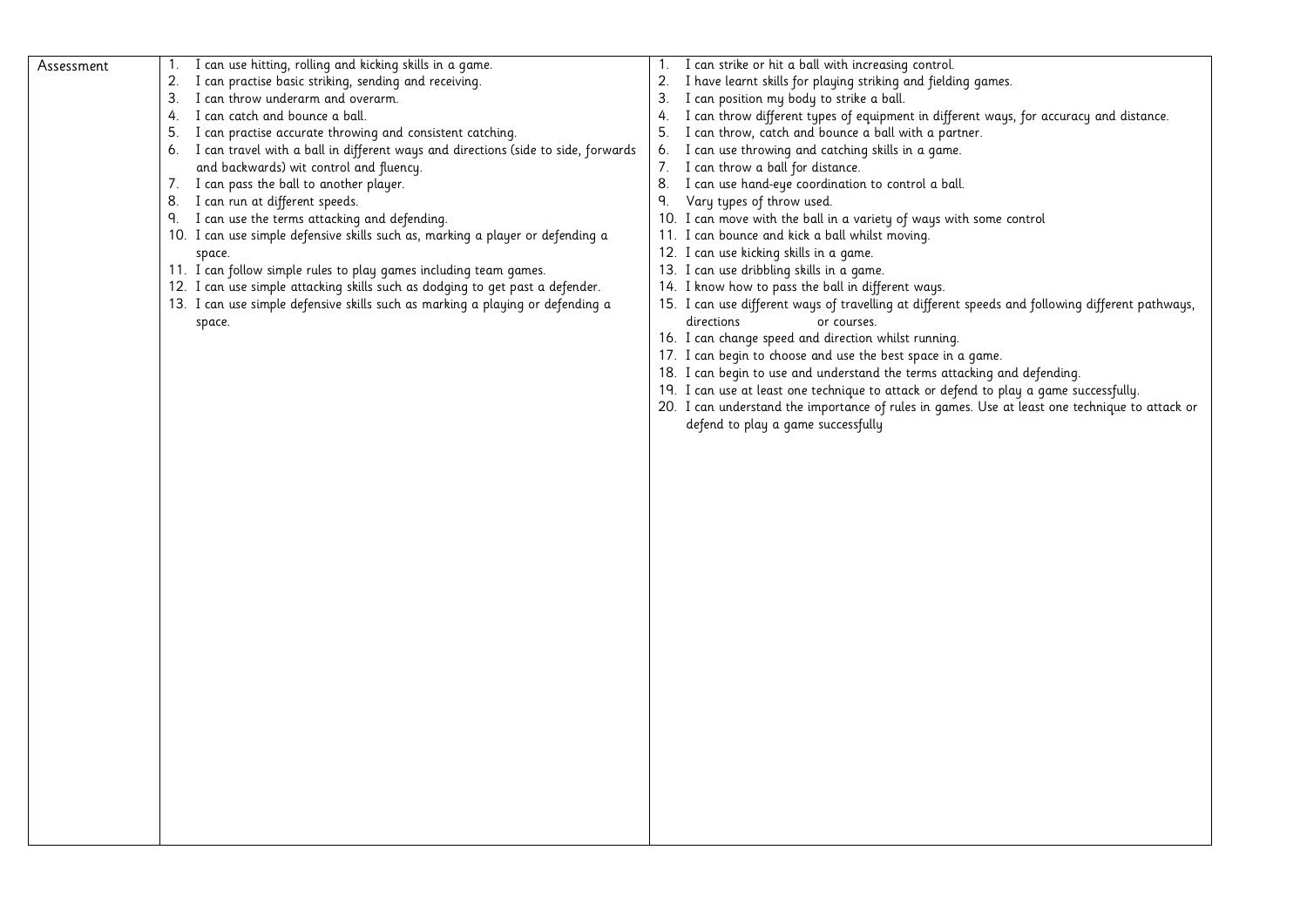| Games                                                                                             | YR <sub>3</sub>                                                                                                                                                                                                                                                                                                                                                                                                                                                                                                                                                                                                                                                                                              | YR4                                                                                                                                                                                                                                                                                                                                                                                                                                                                                                                                                                                                                                                                                                                                                                                                                                                                                                                                                                                                                                                                                                                                                                                                                                                    | YR <sub>5</sub>                                                                                                                                                                                                                                                                                                                                                                                                                                                                                                                                                                                                                                                                                                                                                                                                                                                                                                                                                                                                                                                                                                                                                | YR <sub>6</sub>                                                                                                                                                                                                                                                                                                                                                                                                                                                                                                                                                                                                                                                                                                                                                                                                                                            |  |  |  |  |
|---------------------------------------------------------------------------------------------------|--------------------------------------------------------------------------------------------------------------------------------------------------------------------------------------------------------------------------------------------------------------------------------------------------------------------------------------------------------------------------------------------------------------------------------------------------------------------------------------------------------------------------------------------------------------------------------------------------------------------------------------------------------------------------------------------------------------|--------------------------------------------------------------------------------------------------------------------------------------------------------------------------------------------------------------------------------------------------------------------------------------------------------------------------------------------------------------------------------------------------------------------------------------------------------------------------------------------------------------------------------------------------------------------------------------------------------------------------------------------------------------------------------------------------------------------------------------------------------------------------------------------------------------------------------------------------------------------------------------------------------------------------------------------------------------------------------------------------------------------------------------------------------------------------------------------------------------------------------------------------------------------------------------------------------------------------------------------------------|----------------------------------------------------------------------------------------------------------------------------------------------------------------------------------------------------------------------------------------------------------------------------------------------------------------------------------------------------------------------------------------------------------------------------------------------------------------------------------------------------------------------------------------------------------------------------------------------------------------------------------------------------------------------------------------------------------------------------------------------------------------------------------------------------------------------------------------------------------------------------------------------------------------------------------------------------------------------------------------------------------------------------------------------------------------------------------------------------------------------------------------------------------------|------------------------------------------------------------------------------------------------------------------------------------------------------------------------------------------------------------------------------------------------------------------------------------------------------------------------------------------------------------------------------------------------------------------------------------------------------------------------------------------------------------------------------------------------------------------------------------------------------------------------------------------------------------------------------------------------------------------------------------------------------------------------------------------------------------------------------------------------------------|--|--|--|--|
| Key Vocabulary                                                                                    | Interception, possession, defence, attack, conceding, opposition, consecutive, conceding, defending, technique, accuracy, consistency, creative, track, focus, control, fielders, batters,<br>continuous, striking, tracking, bowling, outwitting, opponent, consecutive, forehand, backhand, outwit, technique, accuracy, interception, opponent, defend, attack, tracking,<br>possession, defender, attacker, reverse, protective, travelling, communication, obstacle, reflect, planning, navigate, friendship.                                                                                                                                                                                           |                                                                                                                                                                                                                                                                                                                                                                                                                                                                                                                                                                                                                                                                                                                                                                                                                                                                                                                                                                                                                                                                                                                                                                                                                                                        |                                                                                                                                                                                                                                                                                                                                                                                                                                                                                                                                                                                                                                                                                                                                                                                                                                                                                                                                                                                                                                                                                                                                                                |                                                                                                                                                                                                                                                                                                                                                                                                                                                                                                                                                                                                                                                                                                                                                                                                                                                            |  |  |  |  |
| Aim: Play<br>competitive<br>games and apply<br>basic principles of<br>attacking and<br>defending. | Can send and receive a ball with<br>$\bullet$<br>some accuracy.<br>Can use a racket and ball together.<br>$\bullet$<br>Can throw, catch, stop and hit a<br>$\bullet$<br>ball with some accuracy.<br>Choose which target to hit to score<br>points.<br>Can score points using batting and<br>throwing skills.<br>Choose placement tactics to stop<br>their opponent scoring.<br>Play different simple games.<br>Can repeat and link skills together<br>in a simple game.<br>Can play games involving<br>$\bullet$<br>attacking and defending skills.<br>Can play and use rules in a game.<br>٠<br>Has some awareness of tactics and<br>skills to use in a game.<br>Knows and follows the rules of the<br>game | Throw and catch a range of<br>$\bullet$<br>equipment with accuracy in<br>varying speeds and directions.<br>Play games using throwing skills<br>$\bullet$<br>and equipment to bat with.<br>Learn how to hold different bats or<br>rackets and how to stand.<br>Choose varying strengths, lengths<br>and directions when throwing a<br>ball.<br>Use rackets and balls together to<br>$\bullet$<br>hit a target.<br>Can send and receive accurately to<br>$\bullet$<br>keep better possession.<br>Can control the ball whilst<br>$\bullet$<br>travelling and can change speed<br>and direction.<br>Can signal to receive a ball.<br>Understand how to make it<br>difficult for their opponent to<br>receive a ball.<br>Can play a game using various<br>$\bullet$<br>techniques and equipment.<br>Can play games that involve<br>keeping possession and scoring.<br>Can identify which passes to use<br>and how to keep possession.<br>Can devise and use rules in a<br>game.<br>Can identify space and use it to<br>maintain possession.<br>Choose & use batting & throwing<br>skills in a game.<br>Understand how to score and how<br>$\bullet$<br>to stop the opposition.<br>Understand the rules, and adapt<br>them to involve everyone as a<br>team. | Hold a racket and stand appropriately<br>$\bullet$<br>to hit the ball accurately.<br>Play shots from both sides of the body<br>$\bullet$<br>and above their heads.<br>Learn how to field a ball, get in line to<br>$\bullet$<br>stop or catch it and return it quickly<br>and accurately.<br>Learn different types of bowling.<br>$\bullet$<br>Can position their body to enable<br>$\bullet$<br>them to send, receive & shoot.<br>Can shoot in a range of ways.<br>$\bullet$<br>Can choose when it is best to pass,<br>$\bullet$<br>and when to dribble or travel<br>Learn where to place the ball in<br>relation to the opposition.<br>Can defend the ball from an<br>$\bullet$<br>opponent.<br>Can gain possession from an opponent<br>Can use simple patterns of play to<br>outwit the opposition.<br>Can choose positions in a team and<br>know when to attack or defend.<br>Use the rules and keep games going<br>without disputes.<br>Devise a scoring system for accuracy<br>$\bullet$<br>and competitiveness.<br>Know the rules of a game and keep to<br>$\bullet$<br>them.<br>Work tactically as a team/pair to beat<br>$\bullet$<br>the opposition. | Hit the ball accurately into spaces.<br>$\bullet$<br>Field with increasing accuracy.<br>$\bullet$<br>Bowl using varying speeds and skills.<br>Can play a game with speed and control.<br>Can mark, intercept, tackle and gain<br>possession of the ball.<br>Can shoot from varying distances with<br>$\bullet$<br>increasing accuracy.<br>Know where to stand on a court to attack<br>and defend a ball.<br>Direct the ball reasonably well towards their<br>opponents' court or target area.<br>Understand where to place the ball to outwit<br>their opponent.<br>Outwit the opposition when batting, bowling<br>or fielding.<br>Can outwit an opponent.<br>Use attacking and defending skills<br>appropriately in a game.<br>Choose and use different formations to suit<br>the needs of the game.<br>Use tactics as a team to outwit the<br>opposition |  |  |  |  |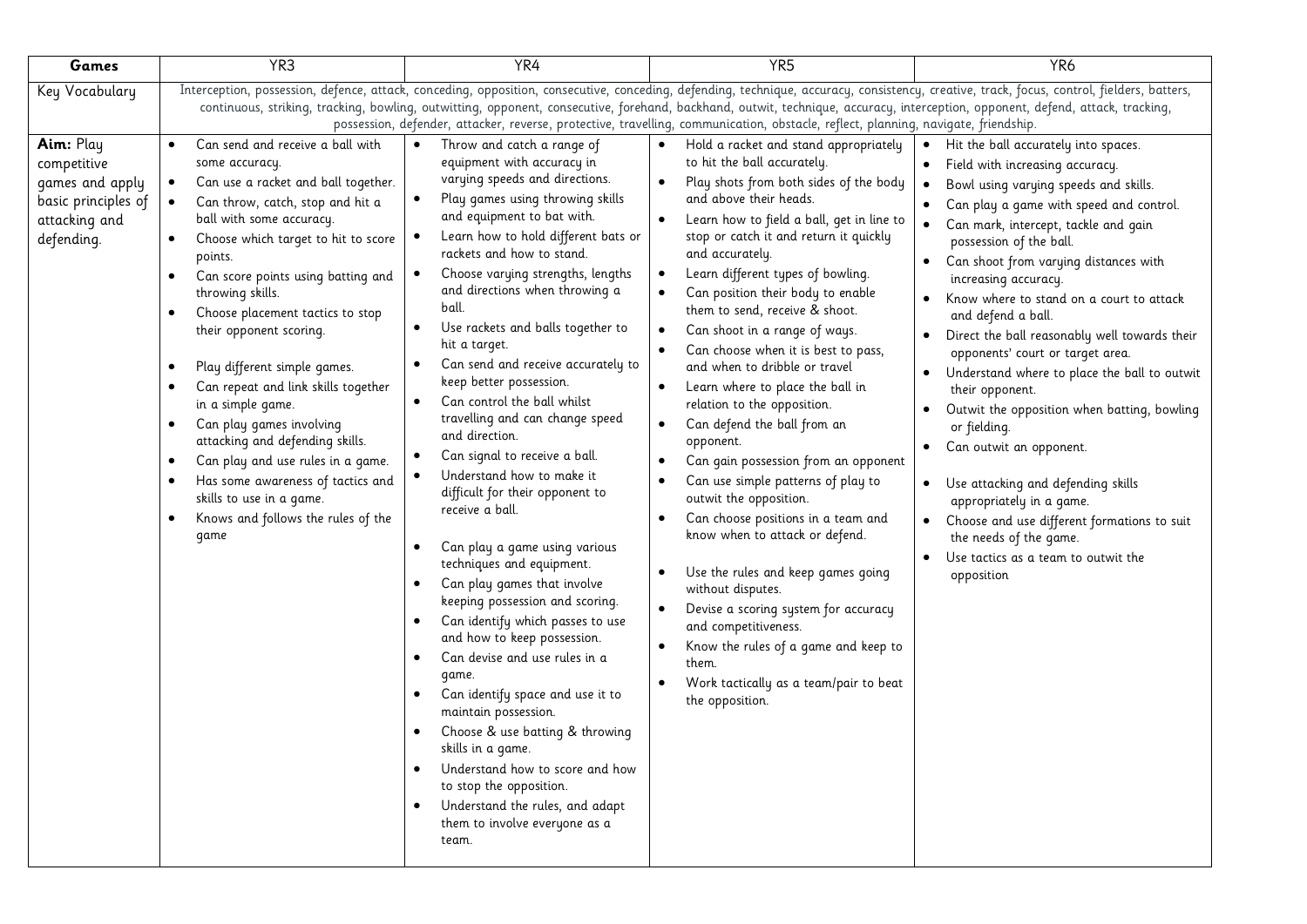| Assessment | $1_{\cdot}$ | I can demonstrate successful             |    | 1. I can use a bat, racquet or stick  | 1. I can use different techniques to hit a  |    | 1. I can hit a bowled ball over longer            |
|------------|-------------|------------------------------------------|----|---------------------------------------|---------------------------------------------|----|---------------------------------------------------|
|            |             | hitting and striking skills.             |    | (hockey) to hit a ball or shuttlecock | ball.                                       |    | distances.                                        |
|            |             | 2. I have developed a range of skills    |    | with accuracy and control.            | 2. I can identify and apply techniques for  |    | 2. I can use good hand-eye coordination to be     |
|            |             | in striking (and fielding where          | 2. | I can accurately serve underarm.      | hitting a tennis ball.                      |    | able to direct a ball when striking or hitting.   |
|            |             | appropriate).                            | 3. | I can build a rally with a partner.   | 3. I can explore when different shots are   |    | 3. I understand how to serve in order to start    |
|            | 3.          | I can practise the correct batting       |    | 4. I can use at least two different   | best used.                                  |    | a game.                                           |
|            |             | technique and use it in a game.          |    | shots in a game situation.            | 4. I can practice techniques for all        |    | 4. I can throw and catch accurately and           |
|            |             | 4. I can throw and catch with greater    |    | 5. I can use hand-eye coordination to | strokes.                                    |    | successfully under pressure in a game.            |
|            |             | control and accuracy.                    |    | strike a moving and a stationary      | 5. I can consolidate different ways of      | 5. | I show confidence in using ball skills in         |
|            |             | 5. I can practise the correct technique  |    | ball.                                 | throwing and catching, and know             |    | various ways in a game situation, and link        |
|            |             | for catching a ball and use it in a      |    | 6. I have developed different ways of | when each is appropriate in a game.         |    | these together effectively.                       |
|            |             | game.                                    |    | throwing and catching.                | 6. I can use a variety of ways to dribble   |    | 6. I choose and make the best pass in a game      |
|            |             | 6. I can perform a range of catching     |    | 7. I can move with the ball using a   | in a game with success. I can use ball      |    | situation and link a range of skills together     |
|            |             | and gathering skills with control.       |    | range of techniques showing           | skills in various ways, and begin to        |    | with fluency, e.g. passing and receiving the      |
|            |             | Catch with increasing control            |    | control and fluency.                  | link together.                              |    | ball on the move.                                 |
|            |             | and accuracy.                            | 8. | I can pass the ball with increasing   | 7. I pass a ball with speed and accuracy    |    | 7. I keep and win back possession of the ball     |
|            | 7.          | I can throw a ball in different ways     |    | speed, accuracy and success in a      | using appropriate techniques in a           |    | effectively and in a variety of ways in a         |
|            |             | (e.g. high, low, fast or slow).          |    | game situation.                       | game situation.                             |    | team game.                                        |
|            |             | Develop a safe and effective             | 9. | I occasionally contribute towards     | 8. I keep and win back possession of the    | 8. | I demonstrate a good awareness of space.          |
|            |             | overarm bowl.                            |    | helping their team to keep and win    | ball effectively in a team game.            | ٩. | I think ahead and create a plan of attack or      |
|            | 8.          | I can move with the ball in a            |    | back possession of the ball in a      | 9. I demonstrate an increasing awareness    |    | defence.                                          |
|            |             | variety of ways with some control.       |    | team game.                            | of space.                                   |    | 10. I apply knowledge of skills for attacking and |
|            |             | 9. I can use two different ways of       |    | 10. I make the best use of space to   | 10. I choose the best tactics for attacking |    | defending.                                        |
|            |             | moving with a ball in a game.            |    | pass and receive the ball.            | and defending.                              |    | 11. I work as a team to develop fielding          |
|            |             | 10. I can pass the ball in two different |    | 11. I use a range of attacking and    | 11. I can shoot in a game.                  |    | strategies to prevent the opposition from         |
|            |             | ways in a game situation with            |    | defending skills and techniques in a  | 12. I use fielding skills as a team to      |    | scoring.                                          |
|            |             | some success                             |    | game. Use fielding skills as an       | prevent the opposition from scoring.        |    | 12. I can follow and create complicated rules to  |
|            |             | 11. I know how to keep and win back      |    | individual to prevent a player from   | 13. I know when to pass and when to         |    | play a game successfully.                         |
|            |             | possession of the ball in a team         |    | scoring.                              | dribble in a game.                          |    | 13. I communicate plans to others during a        |
|            |             | qame.                                    |    | 12. I vary the tactics they use in a  | 14. I can devise and adapt rules to create  |    | qame.                                             |
|            |             | 12. I can find a useful space and get    |    | game. Adapt rules to alter games.     | their own game.                             |    | 14. I can lead others during a game               |
|            |             | into it to support teammates.            |    |                                       |                                             |    |                                                   |
|            |             | 13. I can use simple attacking and       |    |                                       |                                             |    |                                                   |
|            |             | defending skills in a game.              |    |                                       |                                             |    |                                                   |
|            |             | 14. I can use fielding skills to stop a  |    |                                       |                                             |    |                                                   |
|            |             | ball from travelling past them.          |    |                                       |                                             |    |                                                   |
|            |             | 15. I can apply and follow rules fairly. |    |                                       |                                             |    |                                                   |
|            |             | 16. I understand and begin to apply      |    |                                       |                                             |    |                                                   |
|            |             | the basic principles of invasion         |    |                                       |                                             |    |                                                   |
|            |             | games.                                   |    |                                       |                                             |    |                                                   |
|            |             | 17. I know how to play a striking and    |    |                                       |                                             |    |                                                   |
|            |             | fielding game fairly.                    |    |                                       |                                             |    |                                                   |
|            |             |                                          |    |                                       |                                             |    |                                                   |
|            |             |                                          |    |                                       |                                             |    |                                                   |
|            |             |                                          |    |                                       |                                             |    |                                                   |
|            |             |                                          |    |                                       |                                             |    |                                                   |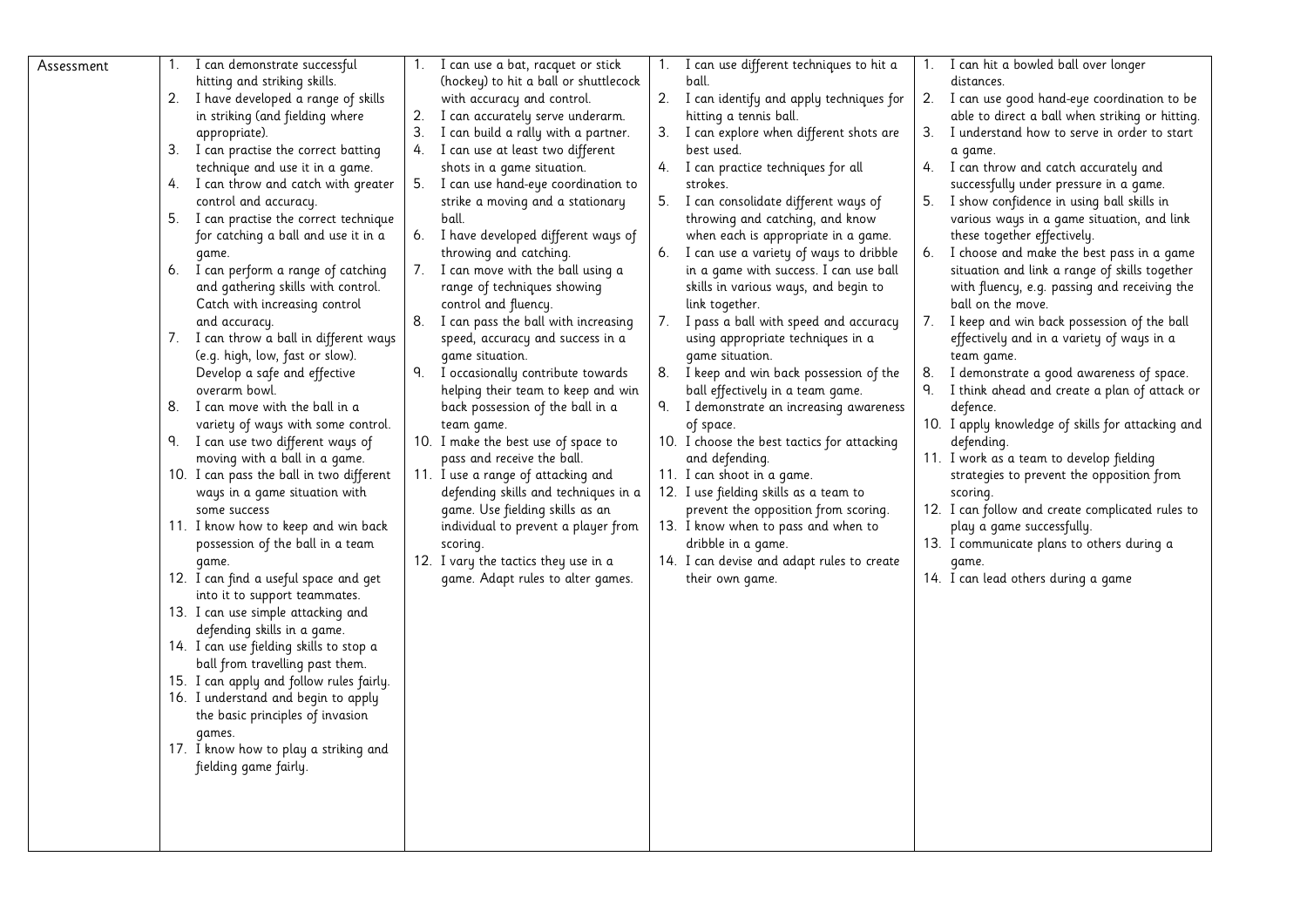| Gymnastics                                                                      | YR <sub>1</sub>                                                                                                                                                                                                                                                                                                                                                                                                                                                                                                                                                                                                                                                                                                                                                                                                                                                                                                                                                                                                                                                                                                                                                                                                                                                                                                                                                                                                                                                                                                                        | YR <sub>2</sub>                                                                                                                                                                                                                                                                                                                                                                                                                                                                                                                                                                                                                                                                                                                                                                                                                                                                                                                                                                                                                                                                                                                                                                                                                                                                                                                                                                                                                                                                                        |
|---------------------------------------------------------------------------------|----------------------------------------------------------------------------------------------------------------------------------------------------------------------------------------------------------------------------------------------------------------------------------------------------------------------------------------------------------------------------------------------------------------------------------------------------------------------------------------------------------------------------------------------------------------------------------------------------------------------------------------------------------------------------------------------------------------------------------------------------------------------------------------------------------------------------------------------------------------------------------------------------------------------------------------------------------------------------------------------------------------------------------------------------------------------------------------------------------------------------------------------------------------------------------------------------------------------------------------------------------------------------------------------------------------------------------------------------------------------------------------------------------------------------------------------------------------------------------------------------------------------------------------|--------------------------------------------------------------------------------------------------------------------------------------------------------------------------------------------------------------------------------------------------------------------------------------------------------------------------------------------------------------------------------------------------------------------------------------------------------------------------------------------------------------------------------------------------------------------------------------------------------------------------------------------------------------------------------------------------------------------------------------------------------------------------------------------------------------------------------------------------------------------------------------------------------------------------------------------------------------------------------------------------------------------------------------------------------------------------------------------------------------------------------------------------------------------------------------------------------------------------------------------------------------------------------------------------------------------------------------------------------------------------------------------------------------------------------------------------------------------------------------------------------|
| Key Vocabulary                                                                  |                                                                                                                                                                                                                                                                                                                                                                                                                                                                                                                                                                                                                                                                                                                                                                                                                                                                                                                                                                                                                                                                                                                                                                                                                                                                                                                                                                                                                                                                                                                                        | Balance, muscle, body parts, direction, narrow, wide, straight, barrel, tuck, pike, straddle, sequence.                                                                                                                                                                                                                                                                                                                                                                                                                                                                                                                                                                                                                                                                                                                                                                                                                                                                                                                                                                                                                                                                                                                                                                                                                                                                                                                                                                                                |
|                                                                                 |                                                                                                                                                                                                                                                                                                                                                                                                                                                                                                                                                                                                                                                                                                                                                                                                                                                                                                                                                                                                                                                                                                                                                                                                                                                                                                                                                                                                                                                                                                                                        |                                                                                                                                                                                                                                                                                                                                                                                                                                                                                                                                                                                                                                                                                                                                                                                                                                                                                                                                                                                                                                                                                                                                                                                                                                                                                                                                                                                                                                                                                                        |
| Aim: Develop<br>flexibility,<br>strength,<br>technique, control<br>and balance. | • Lift, carry and erect their own apparatus in a co-operative and safe way.<br>• Demonstrate different ways of travelling on small and large parts of the body;<br>showing long and narrow, wide, short and curled-up shapes.<br>• Travel and balance showing an understanding of close to the ground apparatus<br>and far away from the ground or apparatus.<br>. Hop, bounce, spring in different directions whilst understating how to land<br>safely.<br>• Bounce using feet in different combinations and repeat a pattern of movements.<br>• Identify, describe and show thin and wide shapes and turning jumps.<br>• Link together a jump, safe landing and rolling action showing different<br>combinations of shapes.<br>· Balance (taking weight) upon small and large body parts safely.<br>• Show high and low balanced positions using different combinations.<br>. Balance upon large body parts and know how to vary the shape of the<br>balances.<br>• Make a simple and balanced shape for a partner to step over or travel<br>underneath.<br>• Know, understand and how which parts of the body can be used for spinning<br>and rocking (Inc. rocking on different body parts to stand up or turn over).<br>• Demonstrate various types of rolling (sideways, curled-up and stretched) safely.<br>• Join together a jump, turning movement and stretched balance.<br>• Select, apply, adapt and transfer all these ideas, actions and linked movements<br>to simple, low level apparatus at every stage of learning. | • Lift, carry and erect their own apparatus in a co-operative and safe manner.<br>• Show various ways of travelling and balancing with the body with different parts of the<br>body being at the highest point or closest to the ground.<br>• Observe and copy a partner in a 'follow-my-leader' formation to show different pathways<br>and link appropriate movement.<br>Travel underneath a partner who is holding a balanced bridge position<br>$\bullet$<br>Take weight confidently on hands to lift the feet high.<br>• Understand and show a variety of controlled turning jumps.<br>• Use a jump link together a turning movement in the air with a turning or spinning movement<br>on the floor.<br>• Compose a short, simple sequence of three or more movements using different combinations<br>or travel, roll, balance, and jump and show changes in directions.<br>. Plan and link together two or three movements showing control and co-ordination and an<br>awareness of contrast in speed and levels.<br>• Perform a simple sequence with a partner. The sequence should show a definite beginning,<br>middle and end.<br>• Transfer, modify, and apply the ideas and linked movements to appropriate apparatus at<br>every stage of learning, with the emphasis being on body parts close to and far away from,<br>the apparatus.<br>• Transfer and apply the knowledge, understanding and individual skills and linked movements<br>to apparatus at every stage of their learning. |
| Assessment                                                                      | I am confident to perform in front of others.<br>1.<br>I can link simple actions together to create a sequence.<br>2.<br>I can make my body tense, relaxed, stretched and curled.<br>3.<br>I can remember and repeat action and shapes.<br>4.<br>I can use apparatus safely and wait for my turn.<br>5.                                                                                                                                                                                                                                                                                                                                                                                                                                                                                                                                                                                                                                                                                                                                                                                                                                                                                                                                                                                                                                                                                                                                                                                                                                | I am proud of my work and confident to perform in front of others.<br>I can perform the basic gymnastic actions with some control and balance.<br>2.<br>3. I can plan and repeat simple sequences of actions.<br>4. I can use directions and levels to make my work look interesting.<br>I can use shapes when performing other skills.<br>5.<br>6. I can work safely with others and apparatus.                                                                                                                                                                                                                                                                                                                                                                                                                                                                                                                                                                                                                                                                                                                                                                                                                                                                                                                                                                                                                                                                                                       |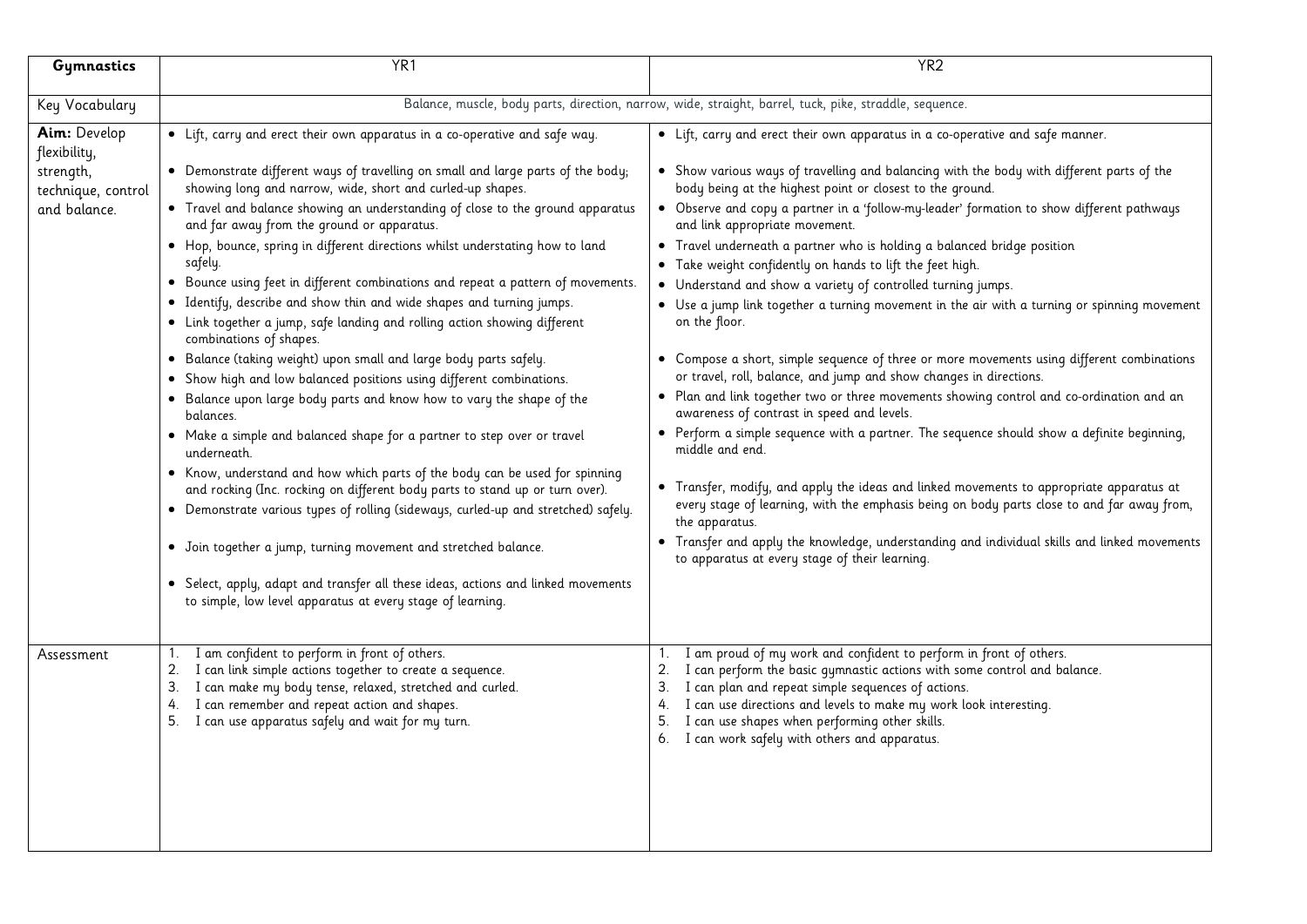| Gymnastics                                                                      | YR <sub>3</sub>                                                                                                                                                                                                                                                                                                                                                                                                          | YR4                                                                                                                                                                                                                                                                                                                                      | YR <sub>5</sub>                                                                                                                                                                                                                                                                                                                                                                                                          | YR <sub>6</sub>                                                                                                                                                                                                                                                                                                                                                                                                                                                                                                   |  |  |  |
|---------------------------------------------------------------------------------|--------------------------------------------------------------------------------------------------------------------------------------------------------------------------------------------------------------------------------------------------------------------------------------------------------------------------------------------------------------------------------------------------------------------------|------------------------------------------------------------------------------------------------------------------------------------------------------------------------------------------------------------------------------------------------------------------------------------------------------------------------------------------|--------------------------------------------------------------------------------------------------------------------------------------------------------------------------------------------------------------------------------------------------------------------------------------------------------------------------------------------------------------------------------------------------------------------------|-------------------------------------------------------------------------------------------------------------------------------------------------------------------------------------------------------------------------------------------------------------------------------------------------------------------------------------------------------------------------------------------------------------------------------------------------------------------------------------------------------------------|--|--|--|
| Key Vocabulary                                                                  | Extension, body tension, momentum, rotate, extension, inversion, pathways, symmetrical, asymmetrical, aesthetics, synchronisation, counter balance, counter tension.                                                                                                                                                                                                                                                     |                                                                                                                                                                                                                                                                                                                                          |                                                                                                                                                                                                                                                                                                                                                                                                                          |                                                                                                                                                                                                                                                                                                                                                                                                                                                                                                                   |  |  |  |
| Aim: Develop<br>flexibility,<br>strength,<br>technique, control<br>and balance. | • Explore different shapes and<br>movements with control and<br>coordination.<br>• Link and repeat movements with<br>control and coordination.                                                                                                                                                                                                                                                                           | • Perform competent gymnastic<br>actions, shapes and balances<br>including rolls - using hands to bear<br>their weight.<br>• Able to link phrases together to<br>perform a sequence of movements.<br>• Plan and perform a movement<br>sequence showing contrasts in speed,<br>level and direction.                                       | • Developed further the range of rolls,<br>balances, actions and shapes<br>competently completed.<br>• Performed skills and actions more<br>accurately and consistently.<br>• Develop a longer and more varied<br>movement sequence demonstrating<br>smooth transitions between actions.                                                                                                                                 | • Perform consistently and fluently using<br>travelling, flight, balance, shapes and actions.<br>• Plan and perform with precision, control and<br>fluency a motif showing variations in levels,<br>speeds and direction.                                                                                                                                                                                                                                                                                         |  |  |  |
| Assessment                                                                      | 1. I can adapt sequences to suit<br>different types of apparatus.<br>I can choose actions that flow well<br>2.<br>into one another.<br>I can choose and plan sequences of<br>3.<br>contrasting actions.<br>I can complete actions with<br>4.<br>increasing balance and control.<br>I can move in unison with a<br>5.<br>partner.<br>6. I use a greater number of my own<br>ideas for movements in response to<br>a task. | 1. I can identify muscle groups used<br>in qymnastic activities.<br>2. I can plan and perform sequences<br>with a partner that include a<br>change of level and shape.<br>3. I can safely perform balances<br>individual and with a partner.<br>4. I understand how body tension can<br>improve the control and quality of<br>movements. | I can create and perform sequences<br>1.<br>using apparatus, individually and with<br>a partner.<br>2. I can lead a partner through short<br>warm-up routines.<br>3. I can use canon and synchronization,<br>and matching and mirroring when<br>performing with a partner and a<br>group and say how it affects the<br>performance.<br>4. I can use strength and flexibility to<br>improve the quality of a performance. | 1. I can combine and perform actions, shapes<br>and balances with control and fluency.<br>2. I can create and perform sequences using<br>compositional devices to improve the quality.<br>3. I can lead a small group through a short<br>warm-up routine.<br>4. I can work collaboratively with others to<br>create a sequence.<br>5.<br>I understand how to work safely when<br>learning a new skill.<br>6. I understand what counter balance and<br>counter tension is and can show examples<br>with a partner. |  |  |  |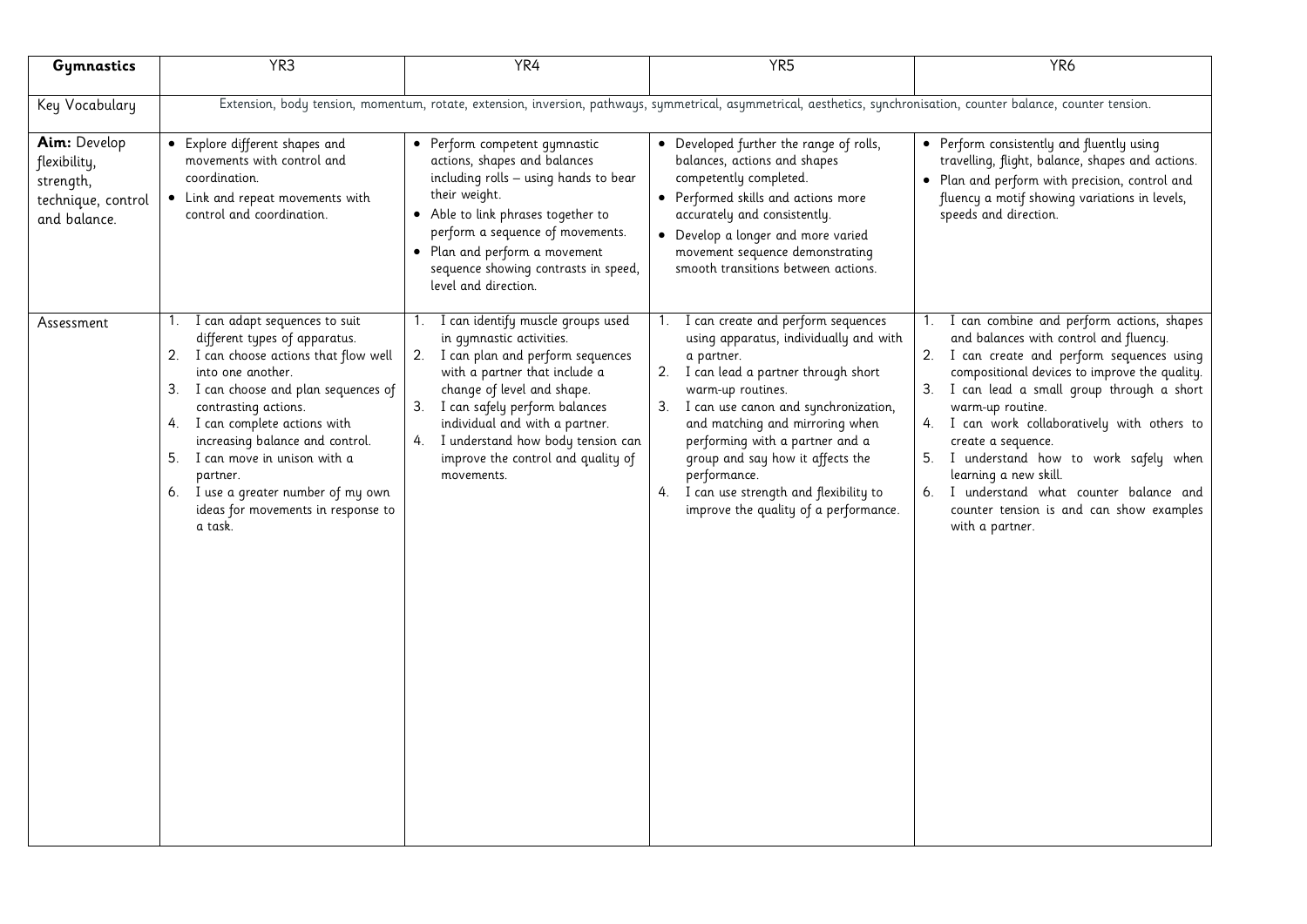| Dance                                                               | YR <sub>1</sub>                                                                                                                                                                                                                                                                                                                                                                                                                                                         | YR <sub>2</sub>                                                                                                                                                                                                                                                                                                                                                                                                                                                                                                                                                                                                                                                                                                                                  |
|---------------------------------------------------------------------|-------------------------------------------------------------------------------------------------------------------------------------------------------------------------------------------------------------------------------------------------------------------------------------------------------------------------------------------------------------------------------------------------------------------------------------------------------------------------|--------------------------------------------------------------------------------------------------------------------------------------------------------------------------------------------------------------------------------------------------------------------------------------------------------------------------------------------------------------------------------------------------------------------------------------------------------------------------------------------------------------------------------------------------------------------------------------------------------------------------------------------------------------------------------------------------------------------------------------------------|
| Key Vocabulary                                                      |                                                                                                                                                                                                                                                                                                                                                                                                                                                                         | Space, body parts, twist, turn, direction, expression, pathway, direction, perform, dynamics swaying, floating, qust, swirling, galloping                                                                                                                                                                                                                                                                                                                                                                                                                                                                                                                                                                                                        |
| Aim: Perform<br>dances using a<br>range of<br>movement<br>patterns. | • Explore actions (including improvisation) in response to the stimuli.<br>• Know and perform basic dance skills in relation to dance ideas.<br>• Demonstrate the ability to look at and listen to the story in order to store ideas,<br>language, images and initial movement responses.<br>• Show the understanding of dance, communicating mood, feelings and ideas and<br>unfolding characters and stories.<br>• Perform a whole dance that has a simple structure. | • Respond to different types of stimulus.<br>Repeat movement phrases and patterns with some level of coordination and control.<br>Demonstrate, repeat, remember and perform different rhythms and rhythmic patterns in<br>different formations (Inc. unison and cannon).<br>Know and perform basic dance actions with some understanding of mood and feeling<br>$\bullet$<br>(turning, jumping, travelling, gesture, shape and contrasting speeds).<br>• Show an understanding of dance and communicating ideas and unfolding stories.<br>• Preform whole dances (in pairs and small groups) that have a simple structure.<br>• Recognise different dance forms and compositional skills and be able to describe them and<br>comment on quality. |
| Assessment                                                          | I am beginning to use counts.<br>1.<br>2.<br>I can copy, remember and repeat actions.<br>I can move confidently and safely.<br>3.<br>I can use different parts of the body in isolation and together.<br>4.<br>I can work with others to share ideas and select actions.<br>5.<br>I choose appropriate movements for different dance ideas.<br>6.<br>I show some sense of dynamic and expressive qualities in my dance.<br>7.                                           | I can copy, remember, repeat and create dance phrases.<br>1.<br>2.<br>I can describe how my body feels during exercise.<br>I can show a character and idea through the actions and dynamics I choose.<br>3.<br>I can use counts to stay in time with the music.<br>4.<br>I can work with a partner using mirroring and unison in our actions.<br>5.<br>6. I show confidence to perform.                                                                                                                                                                                                                                                                                                                                                          |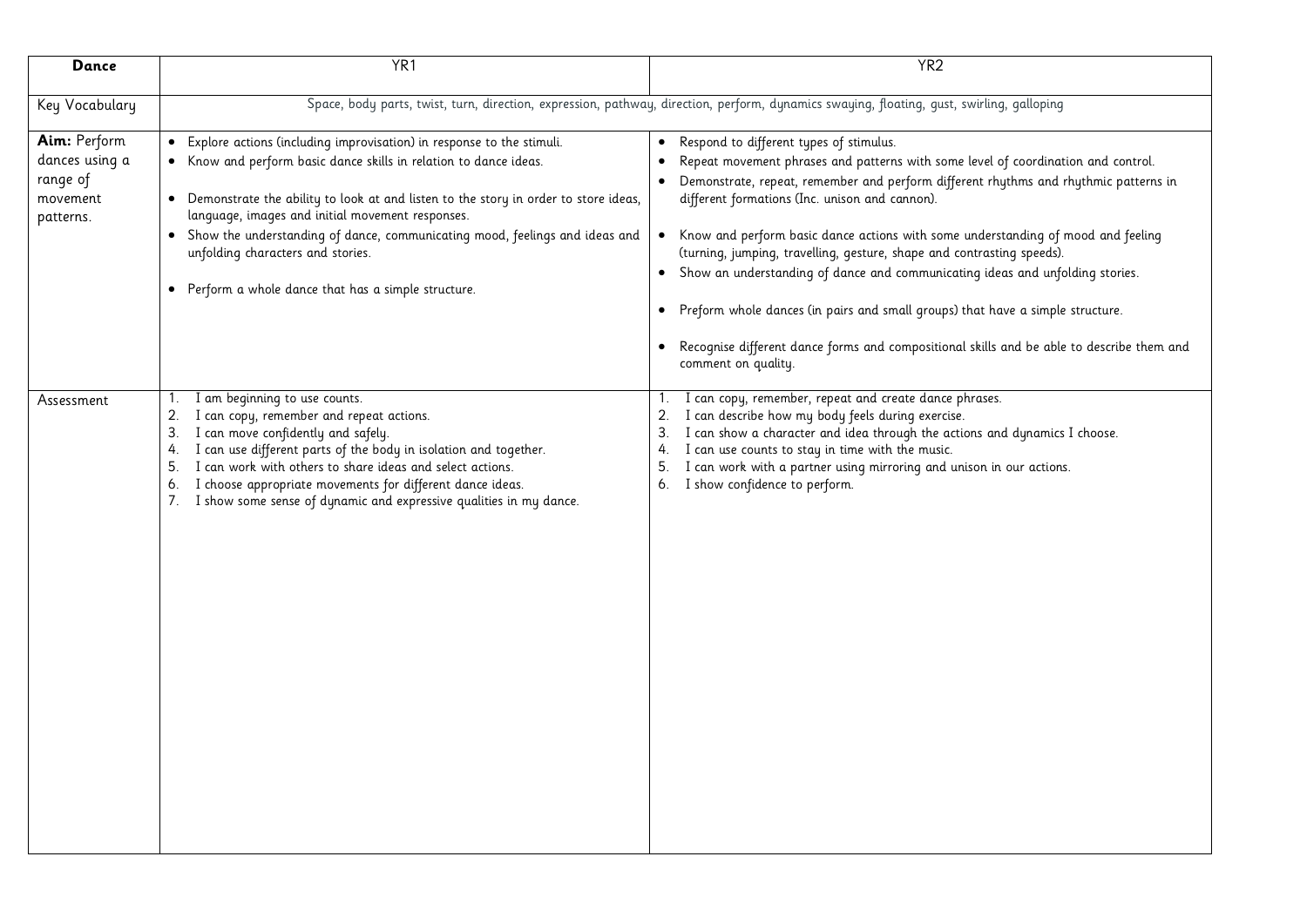| <b>Dance</b>                                                        | YR <sub>3</sub>                                                                                                                                                                                                                                                                                                                                                                                                        | YR4                                                                                                                                                                                                                                                                                                                                                                                                                                                                                                                                                                                      | YR <sub>5</sub>                                                                                                                                                                                                                                                                                                                                                                                                                                                                                                                                                                                                                               | YR <sub>6</sub>                                                                                                                                                                                                                                                                                                                                                                                                                                                                         |  |  |  |  |
|---------------------------------------------------------------------|------------------------------------------------------------------------------------------------------------------------------------------------------------------------------------------------------------------------------------------------------------------------------------------------------------------------------------------------------------------------------------------------------------------------|------------------------------------------------------------------------------------------------------------------------------------------------------------------------------------------------------------------------------------------------------------------------------------------------------------------------------------------------------------------------------------------------------------------------------------------------------------------------------------------------------------------------------------------------------------------------------------------|-----------------------------------------------------------------------------------------------------------------------------------------------------------------------------------------------------------------------------------------------------------------------------------------------------------------------------------------------------------------------------------------------------------------------------------------------------------------------------------------------------------------------------------------------------------------------------------------------------------------------------------------------|-----------------------------------------------------------------------------------------------------------------------------------------------------------------------------------------------------------------------------------------------------------------------------------------------------------------------------------------------------------------------------------------------------------------------------------------------------------------------------------------|--|--|--|--|
| Key Vocabulary                                                      |                                                                                                                                                                                                                                                                                                                                                                                                                        | Stimulus, dynamics, formations, choreograph, relationship, contrasting, unison, canon, shape, phrase,                                                                                                                                                                                                                                                                                                                                                                                                                                                                                    |                                                                                                                                                                                                                                                                                                                                                                                                                                                                                                                                                                                                                                               |                                                                                                                                                                                                                                                                                                                                                                                                                                                                                         |  |  |  |  |
| Aim: Perform<br>dances using a<br>range of<br>movement<br>patterns. | • Explore movements with different<br>dynamics, actions and levels.<br>· Improvise movements based upon<br>ideas, moods and feelings<br>• Perform a short dance with control<br>and coordination to sounds or music.                                                                                                                                                                                                   | • Improvises freely, individually and<br>with a partner.<br>• Can translate ideas from a stimulus<br>into movement.<br>Apply basic compositional ideas to<br>$\bullet$<br>create dance phrases with a partner<br>and in a small group.                                                                                                                                                                                                                                                                                                                                                   | Responds imaginatively to a variety of<br>$\bullet$<br>stimuli demonstrating a wide range of<br>actions with precision, control and<br>fluency.<br>Can incorporate different dynamics and<br>$\bullet$<br>develop new actions with a partner and<br>in a group<br>Compare, develop and adapt movement<br>$\bullet$<br>motifs to create longer dances.                                                                                                                                                                                                                                                                                         | Can perform and create motifs in a variety<br>of dance styles with accuracy and<br>consistency.<br>Select and use a wider range of<br>compositional skills to demonstrate their<br>dance ideas.                                                                                                                                                                                                                                                                                         |  |  |  |  |
| Assessment                                                          | I am respectful of others when<br>watching them perform.<br>2. I can repeat, remember and<br>perform a dance phrase.<br>3. I can use counts to keep in time<br>with a partner and group.<br>I can use dynamic and expressive<br>4.<br>qualities in relation to an idea.<br>I can work with a partner and in a<br>5.<br>small group, sharing ideas.<br>I create short dance phrases that<br>6.<br>communicate the idea. | 1. I can choose actions and dynamics<br>to convey a character or idea.<br>2. I can copy and remember set<br>choreography.<br>3. I can respond imaginatively to a<br>range of stimuli relating to<br>character and narrative.<br>4. I can use changes in timing and<br>spacing to develop a dance.<br>5. I can use counts to keep in time<br>with others and the music.<br>6. I can use simple movement<br>patterns to structure dance phrases<br>on my own, with a partner and in<br>a group.<br>7. I show respect for others when<br>working as a group and watching<br>others perform. | 1. I can accurately copy and repeat set<br>choreography.<br>2. I can choreograph phrases individually<br>and with others considering actions<br>and dynamics.<br>I can confidently perform different<br>3.<br>styles of dance, clearly and fluently,<br>showing a good sense of timing.<br>I can lead a group through short<br>4.<br>warm-up routines.<br>I can refine the way I use actions,<br>5.<br>dynamics, relationships and space in<br>my dance in response to a stimulus.<br>I can use counts when choreographing<br>6.<br>to stay in time with others and the<br>music.<br>I can use feedback provided to<br>7.<br>improve my work. | I can choreograph a dance and work safely<br>using a prop.<br>2. I can lead a small group through a short<br>warm-up routine.<br>3. I can perform dances confidently and<br>fluently with accuracy and good timing.<br>4. I can refine the way I use actions, dynamics<br>and relationships to represent ideas,<br>emotions, feelings and characters.<br>5. I can work creatively and imaginatively on<br>my own, with a partner and in a group to<br>choreograph and structure dances. |  |  |  |  |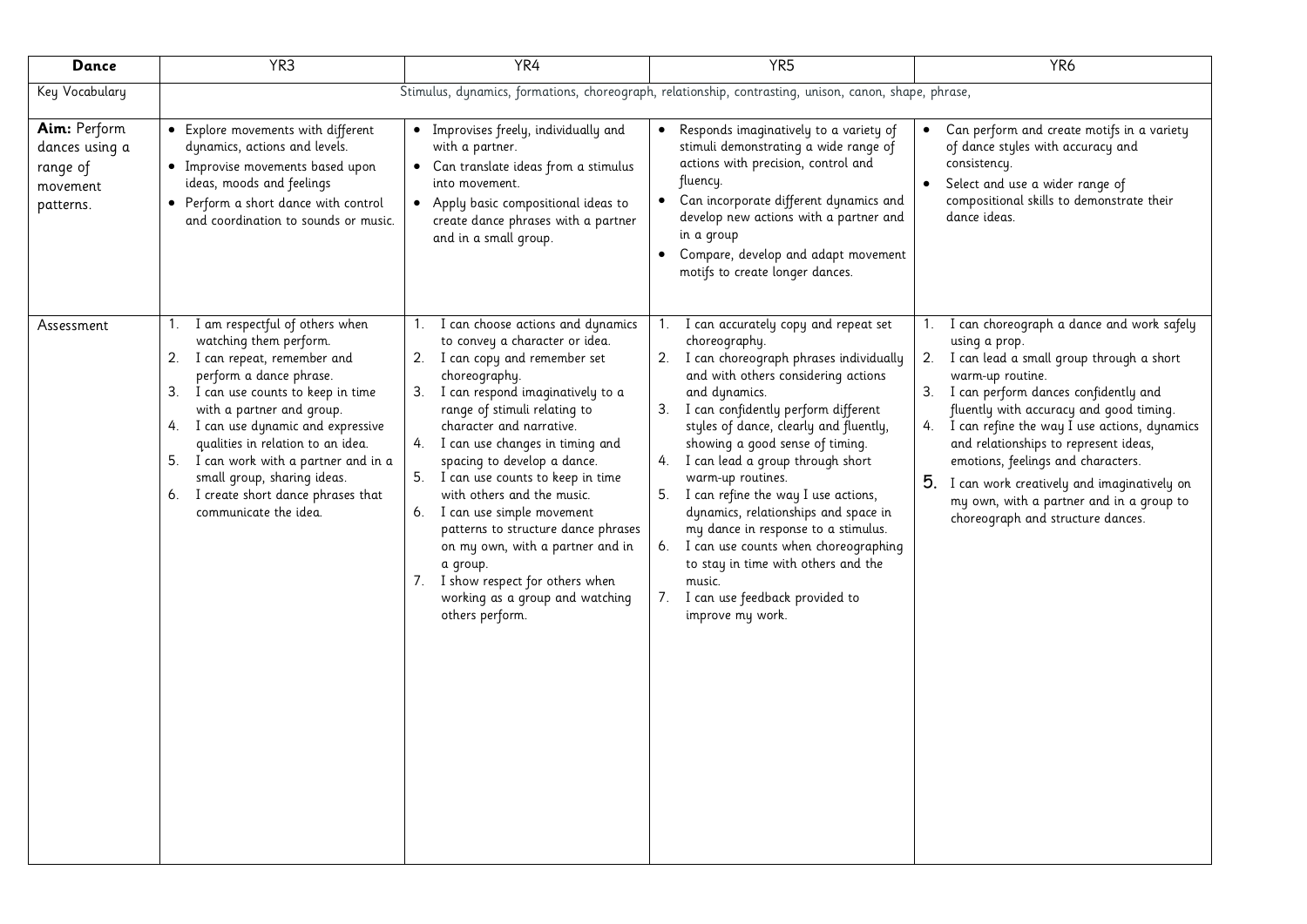| <b>Athletics</b>                                                                              | YR <sub>1</sub>                                                                                                                                                                                                                                                                                                                                                                                                               | YR <sub>2</sub>                                                                                                                                                                                                                                                                                                                                                                                                                                            |
|-----------------------------------------------------------------------------------------------|-------------------------------------------------------------------------------------------------------------------------------------------------------------------------------------------------------------------------------------------------------------------------------------------------------------------------------------------------------------------------------------------------------------------------------|------------------------------------------------------------------------------------------------------------------------------------------------------------------------------------------------------------------------------------------------------------------------------------------------------------------------------------------------------------------------------------------------------------------------------------------------------------|
| Key Vocabulary                                                                                |                                                                                                                                                                                                                                                                                                                                                                                                                               | Speed, power, strength, accuracy.                                                                                                                                                                                                                                                                                                                                                                                                                          |
| Aim: Use<br>running, jumping,<br>throwing and<br>catching in<br>isolation and<br>combination. | • Demonstrate basic jumps and make up simple combinations with a partner.<br>• Move at different speeds and change of direction with a pivot action.<br>• Demonstrate an underarm throw and the basic two-handed push throw.<br>• Demonstrate the overarm throw and show increasing accuracy into targets.<br>· Identify different ways of travelling, jumping and throwing.                                                  | • Demonstrate a range of take-offs and landings and combine some of them into patterns of<br>jumping.<br>• Show the difference between running at speed and jogging and be able to maintain a steady<br>rhythm.<br>• Take part in a relay activity.<br>• Demonstrate the underarm throw for accuracy and distance.<br>• Throw with increasing accuracy using a variety of games equipment<br>• Use different techniques for running, jumping and throwing. |
| Assessment                                                                                    | I am able to throw towards a target.<br>1.<br>2.<br>I am beginning to show balance and co-ordination when changing direction.<br>I am developing overarm throwing.<br>3.<br>I can run at different speeds.<br>4.<br>I can work with others and make safe choices.<br>5.<br>I try my best.<br>6.<br>I understand the difference between a jump, a leap and a hop and can choose<br>7.<br>which allows me to jump the furthest. | 1. I can identify good technique.<br>I can jump and land with control.<br>2.<br>3. I can use an overarm throw to help me to throw for distance.<br>4. I can work with others, taking turns and sharing ideas.<br>I show balance and co-ordination when running at different speeds.<br>5.<br>6. I try my best.                                                                                                                                             |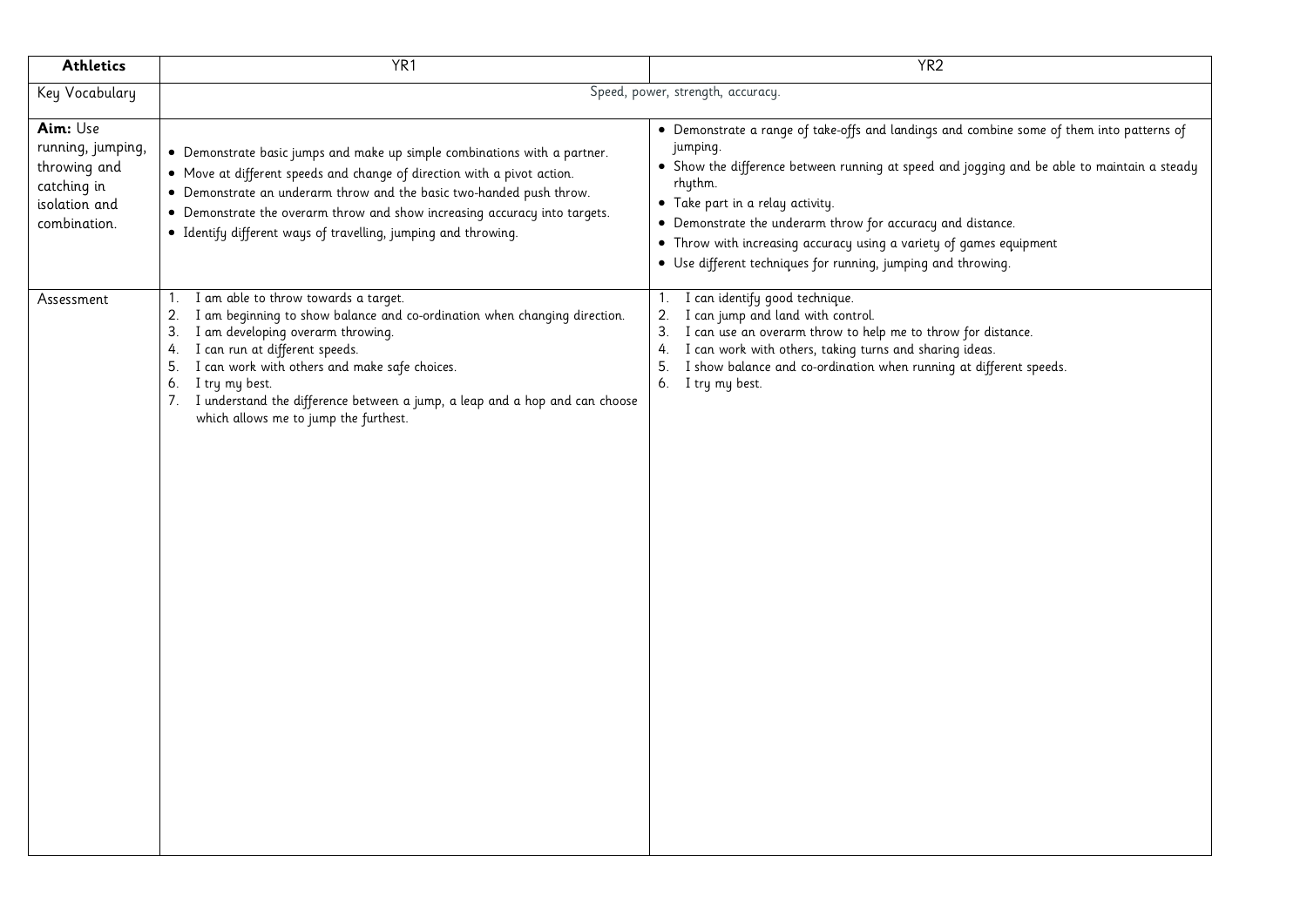| <b>Athletics</b>                                                                                            | YR <sub>3</sub>                                                                                                                                                                                                                                                                                                                                                                                                                                                                                                                            | YR4                                                                                                                                                                                                                                                                                                                                                                                                     | YR <sub>5</sub>                                                                                                                                                                                                                                                                                                                                                                                                                                                                                               | YR <sub>6</sub>                                                                                                                                                                                                                                                                                                                                                                                                                                                                                                                                                                                                    |  |  |  |  |
|-------------------------------------------------------------------------------------------------------------|--------------------------------------------------------------------------------------------------------------------------------------------------------------------------------------------------------------------------------------------------------------------------------------------------------------------------------------------------------------------------------------------------------------------------------------------------------------------------------------------------------------------------------------------|---------------------------------------------------------------------------------------------------------------------------------------------------------------------------------------------------------------------------------------------------------------------------------------------------------------------------------------------------------------------------------------------------------|---------------------------------------------------------------------------------------------------------------------------------------------------------------------------------------------------------------------------------------------------------------------------------------------------------------------------------------------------------------------------------------------------------------------------------------------------------------------------------------------------------------|--------------------------------------------------------------------------------------------------------------------------------------------------------------------------------------------------------------------------------------------------------------------------------------------------------------------------------------------------------------------------------------------------------------------------------------------------------------------------------------------------------------------------------------------------------------------------------------------------------------------|--|--|--|--|
| Key Vocabulary                                                                                              |                                                                                                                                                                                                                                                                                                                                                                                                                                                                                                                                            | Power, speed, strength, vertical, progressive, consistent, down sweep, upsweep, bounding, momentum.                                                                                                                                                                                                                                                                                                     |                                                                                                                                                                                                                                                                                                                                                                                                                                                                                                               |                                                                                                                                                                                                                                                                                                                                                                                                                                                                                                                                                                                                                    |  |  |  |  |
| Aim: Use<br>running, jumping,<br>throwing and<br>catching in<br>isolation and<br>combination.<br>Assessment | • Run at different speeds.<br>• Throw a variety of objects with one<br>hand<br>• Jump from a standing position<br>• Change speed and direction whilst<br>running<br>I am developing jumping for<br>1.<br>distance.                                                                                                                                                                                                                                                                                                                         | . Run, jump and throw with control<br>and precision and some accuracy<br>• Understand and demonstrate<br>differences in running, jumping and<br>throwing<br>1. I can demonstrate the difference in<br>sprinting and jogging techniques.                                                                                                                                                                 | • Run at different paces suitable for the<br>length of the race<br>• Have control at take off in jumps.<br>• Shows good technique and accuracy in<br>throwing<br>• Understand how stamina and power<br>help performance in specific events.<br>1. I can choose the best pace for a<br>running event.                                                                                                                                                                                                          | . Show good control, speed, strength and<br>stamina when running, jumping and throwing.<br>• Adapt their skills and techniques to different<br>challenges and equipment<br>1. I can compete within the rules showing fair<br>play and honesty.                                                                                                                                                                                                                                                                                                                                                                     |  |  |  |  |
|                                                                                                             | I can identify when I was<br>2.<br>successful.<br>I can take part in a relay activity,<br>3.<br>remembering when to run and<br>what to do.<br>I can throw a variety of objects,<br>4.<br>changing my action for accuracy<br>and distance.<br>I can use different take off and<br>5.<br>landings when jumping.<br>I can use key points to help me to<br>6.<br>improve my sprinting technique.<br>I can work with a partner and in a<br>$\sqrt{2}$<br>small group, sharing ideas.<br>8. I show determination to achieve<br>my personal best. | 2. I can explain what happens in my<br>body when I warm up.<br>3. I can identify when I was<br>successful and what I need to do<br>to improve.<br>4. I can jump for distance with<br>balance and control.<br>5. I can throw with some accuracy<br>and power to a target area.<br>6. I show determination to improve<br>my personal best.<br>7. I support and encourage others to<br>work to their best. | 2. I can identify good athletic<br>performance and explain why it is<br>good.<br>I can perform a range of jumps<br>3.<br>showing some technique.<br>I can show control at take-off and<br>4.<br>landing in jumping activities.<br>I can take on the role of coach, official<br>5.<br>and timer when working in a group.<br>6. I can use feedback to improve my<br>sprinting technique.<br>7.<br>I persevere to achieve my personal<br>best.<br>I show accuracy and power when<br>8.<br>throwing for distance. | 2. I can help others to improve their technique<br>using key teaching points.<br>3. I can identify my own and others' strengths<br>and areas for development and can suggest<br>ways to improve.<br>4. I can perform jumps for distance using good<br>technique.<br>5. I can select and apply the best pace for a<br>running event.<br>6. I can show accuracy and good technique<br>when throwing for distance.<br>I understand that there are different areas<br>7.<br>of fitness and how this helps me in different<br>activities.<br>8. I use different strategies to persevere to<br>achieve my personal best. |  |  |  |  |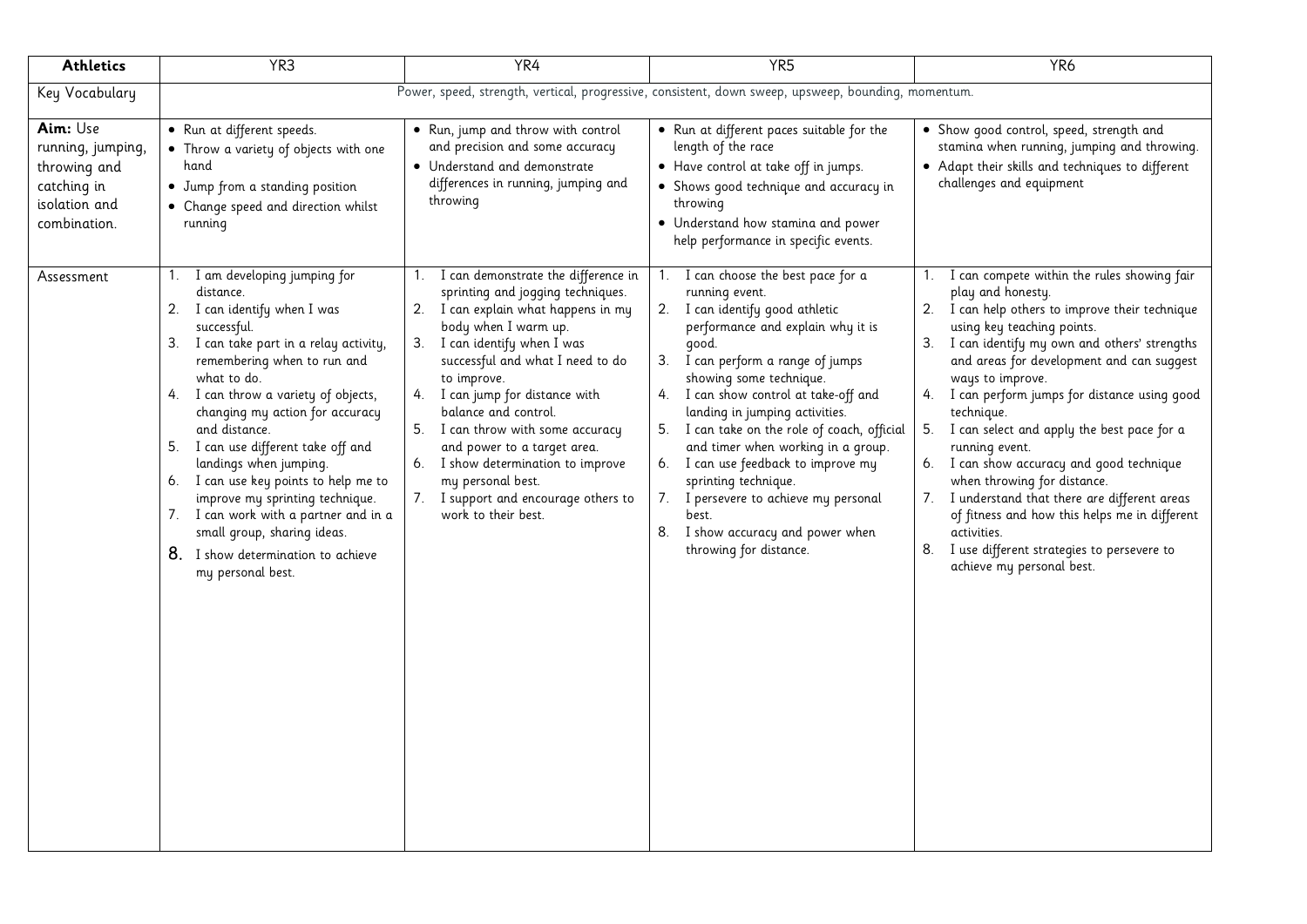| <b>OAA</b>                                                                                                       | YR <sub>1</sub>                                                                                                                                                                                                                                                                                                                                                                                                                                                                                                                                                                                                                                                                                                   |                                                                                                                                                                                                                                                                                                                                                                                                                                                                                                                                                                                                           |                                                                                                                                                                                                                                                                                                                                                                                                                                                                                                                                                                                                               | YR <sub>2</sub>                                                                                                                                                                                                                                                                                                                                                                                                                                                                                                                                                                                                                                                                              |
|------------------------------------------------------------------------------------------------------------------|-------------------------------------------------------------------------------------------------------------------------------------------------------------------------------------------------------------------------------------------------------------------------------------------------------------------------------------------------------------------------------------------------------------------------------------------------------------------------------------------------------------------------------------------------------------------------------------------------------------------------------------------------------------------------------------------------------------------|-----------------------------------------------------------------------------------------------------------------------------------------------------------------------------------------------------------------------------------------------------------------------------------------------------------------------------------------------------------------------------------------------------------------------------------------------------------------------------------------------------------------------------------------------------------------------------------------------------------|---------------------------------------------------------------------------------------------------------------------------------------------------------------------------------------------------------------------------------------------------------------------------------------------------------------------------------------------------------------------------------------------------------------------------------------------------------------------------------------------------------------------------------------------------------------------------------------------------------------|----------------------------------------------------------------------------------------------------------------------------------------------------------------------------------------------------------------------------------------------------------------------------------------------------------------------------------------------------------------------------------------------------------------------------------------------------------------------------------------------------------------------------------------------------------------------------------------------------------------------------------------------------------------------------------------------|
|                                                                                                                  |                                                                                                                                                                                                                                                                                                                                                                                                                                                                                                                                                                                                                                                                                                                   |                                                                                                                                                                                                                                                                                                                                                                                                                                                                                                                                                                                                           |                                                                                                                                                                                                                                                                                                                                                                                                                                                                                                                                                                                                               |                                                                                                                                                                                                                                                                                                                                                                                                                                                                                                                                                                                                                                                                                              |
|                                                                                                                  |                                                                                                                                                                                                                                                                                                                                                                                                                                                                                                                                                                                                                                                                                                                   |                                                                                                                                                                                                                                                                                                                                                                                                                                                                                                                                                                                                           |                                                                                                                                                                                                                                                                                                                                                                                                                                                                                                                                                                                                               |                                                                                                                                                                                                                                                                                                                                                                                                                                                                                                                                                                                                                                                                                              |
| <b>OAA</b>                                                                                                       | YR <sub>3</sub>                                                                                                                                                                                                                                                                                                                                                                                                                                                                                                                                                                                                                                                                                                   | YR4                                                                                                                                                                                                                                                                                                                                                                                                                                                                                                                                                                                                       | YR <sub>5</sub>                                                                                                                                                                                                                                                                                                                                                                                                                                                                                                                                                                                               | YR <sub>6</sub>                                                                                                                                                                                                                                                                                                                                                                                                                                                                                                                                                                                                                                                                              |
| Key Vocabulary                                                                                                   |                                                                                                                                                                                                                                                                                                                                                                                                                                                                                                                                                                                                                                                                                                                   |                                                                                                                                                                                                                                                                                                                                                                                                                                                                                                                                                                                                           | Communication, obstacle, reflect, planning, navigate, friendship, planning, navigate.                                                                                                                                                                                                                                                                                                                                                                                                                                                                                                                         |                                                                                                                                                                                                                                                                                                                                                                                                                                                                                                                                                                                                                                                                                              |
| Aim: Take part<br>in outdoor<br>adventurous<br>activity challenges<br>both individually<br>and within a<br>team. | Map colours and common basic<br>$\bullet$<br>symbols.<br>Use maps and diagrams to<br>$\bullet$<br>orientate themselves and<br>successfully navigate around a<br>simple course.<br>Undertake simple orienteering<br>$\bullet$<br>exercises both indoors and in the<br>school grounds.<br>Apply the safety considerations<br>$\bullet$<br>required when participating in a<br>particular activity.<br>Participate in a range of activities<br>$\bullet$<br>which involve working with and<br>trusting others.<br>Respond to simple challenges and<br>problem solving tasks in a familiar<br>environment.<br>Listen and follow instructions and<br>$\bullet$<br>recognise what is needed to keep<br>themselves safe. | Read a map using more complex<br>$\bullet$<br>keys and symbols to complete a<br>variety of orienteering exercises.<br>Participate in a range of problem<br>$\bullet$<br>solving and adventure games,<br>introducing additional variations<br>such as non-verbal communication,<br>no physical contact etc<br>Construct a basic shelter in a safe<br>$\bullet$<br>environment.<br>Respond to more varied challenges<br>$\bullet$<br>in different environments.<br>Recognise what is needed to keep<br>$\bullet$<br>themselves and others safe.<br>The need for and correct use of<br>specialist equipment. | Show increased water competence<br>when performing and developing basic<br>survival skills.<br>Plan and organise a simple<br>$\bullet$<br>orienteering trail using a variety of<br>map reading and compass skills.<br>Make more complex route choices.<br>$\bullet$<br>Develop skills in unfamiliar and<br>$\bullet$<br>varying terrain.<br>Apply the skills and safety<br>requirements for survival in an<br>outdoor environment.<br>Devise appropriate responses to<br>$\bullet$<br>challenges and tasks and adapt to<br>changing circumstances.<br>Accept responsibility for personal and<br>group safety. | Show increasing control when performing<br>more advanced survival skills.<br>Plan and navigate a variety of orienteering<br>challenges using map reading and compass<br>skills in unfamiliar settings.<br>Plan and undertake a journey in the<br>outdoors.<br>Participate in the different types of<br>$\bullet$<br>orienteering courses in preparation for<br>competition and participating in the sport of<br>orienteering.<br>Plan and respond to more complex<br>challenges in different environments and in<br>unfamiliar circumstances.<br>Work with others to identify potential<br>$\bullet$<br>hazards and devise strategies to ensure that<br>safe working practices and followed. |
| Assessment                                                                                                       | I am developing map reading skills.<br>1.<br>I can follow and give instructions.<br>2.<br>I can listen to and am accepting of<br>3.<br>others' ideas.<br>I can plan and attempt to apply<br>4.<br>strategies to solve problems.<br>I can reflect on when and why I<br>5.<br>was successful at solving<br>challenges and am beginning to<br>understand why.<br>I can work collaboratively with a<br>6.<br>partner and a small group.                                                                                                                                                                                                                                                                               | I can accurately follow and give<br>1.<br>instructions.<br>2. I can confidently communicate<br>ideas and listen to others.<br>3. I can identify key symbols on a<br>map and use a key to help<br>navigate around a grid.<br>4. I can plan and apply strategies to<br>solve problems.<br>5. I can reflect on when and why I<br>was successful at solving<br>challenges.<br>6. I can work collaboratively and<br>effectively with a partner and a<br>small group.                                                                                                                                           | I am inclusive of others and can share<br>1.<br>job roles.<br>2. I can navigate around a course using<br>a map.<br>I can orientate a map confidently.<br>3.<br>4. I can reflect on when I was successful<br>at solving challenges and alter my<br>methods in order to improve.<br>5. I can use critical thinking to approach<br>a task.<br>6. I can work effectively with a partner<br>and a small group, sharing ideas and<br>agreeing on a team strategy.                                                                                                                                                   | I am inclusive of others, can share job roles<br>1.<br>and lead when necessary.<br>2. I can orientate a map efficiently to navigate<br>around a course.<br>I can pool ideas within a group, selecting<br>3.<br>and applying the best method to solve a<br>problem.<br>4. I can use critical thinking skills to form ideas<br>and strategies to solve challenges.<br>5.<br>I can work effectively with a partner and a<br>group to solve challenges.<br>With increasing accuracy, I can reflect on<br>6.<br>when and how I successful at solving<br>challenges and alter my methods in order to<br>improve.                                                                                   |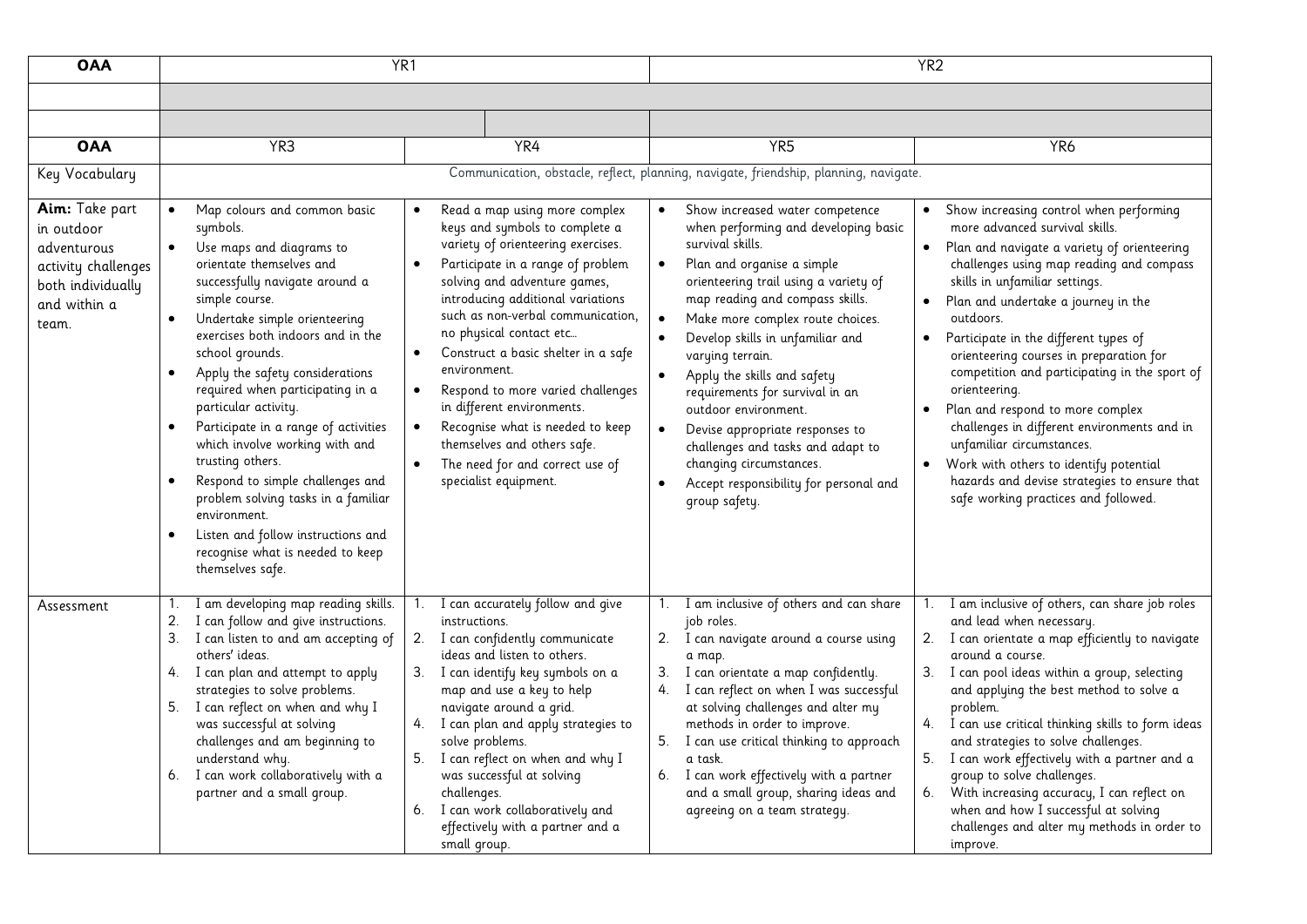| Swimming       | KS1                                         | KS <sub>2</sub>                                                                                                                                                                                                     |
|----------------|---------------------------------------------|---------------------------------------------------------------------------------------------------------------------------------------------------------------------------------------------------------------------|
| Key Vocabulary |                                             | Backstroke, breastroke, butterfly, dolphin kick, flutter kick, freestyle, frog kick, lap, medley, open water, relay, starting block,<br>stroke, touch pad.                                                          |
|                | Skill requirement is met in KS2 curriculum. | • Swim competently and proficiently over a distance of at least 25 metres.                                                                                                                                          |
|                |                                             | • Use a range of strokes effectively.                                                                                                                                                                               |
|                |                                             | • Perform safe self-rescue in different water-based situations.                                                                                                                                                     |
| Assessment     |                                             | I can swim competently, confidently and proficiently over a distance of at least 25 metres<br>$\mathbf{1}$ .<br>2. I can use a range of strokes effectively [for example, front crawl, backstroke and breaststroke] |
|                |                                             | 3. I can perform safe self-rescue in different water-based situations                                                                                                                                               |
|                |                                             |                                                                                                                                                                                                                     |
|                |                                             |                                                                                                                                                                                                                     |
|                |                                             |                                                                                                                                                                                                                     |
|                |                                             |                                                                                                                                                                                                                     |
|                |                                             |                                                                                                                                                                                                                     |
|                |                                             |                                                                                                                                                                                                                     |
|                |                                             |                                                                                                                                                                                                                     |
|                |                                             |                                                                                                                                                                                                                     |
|                |                                             |                                                                                                                                                                                                                     |
|                |                                             |                                                                                                                                                                                                                     |
|                |                                             |                                                                                                                                                                                                                     |
|                |                                             |                                                                                                                                                                                                                     |
|                |                                             |                                                                                                                                                                                                                     |
|                |                                             |                                                                                                                                                                                                                     |
|                |                                             |                                                                                                                                                                                                                     |
|                |                                             |                                                                                                                                                                                                                     |
|                |                                             |                                                                                                                                                                                                                     |
|                |                                             |                                                                                                                                                                                                                     |
|                |                                             |                                                                                                                                                                                                                     |
|                |                                             |                                                                                                                                                                                                                     |
|                |                                             |                                                                                                                                                                                                                     |
|                |                                             |                                                                                                                                                                                                                     |
|                |                                             |                                                                                                                                                                                                                     |
|                |                                             |                                                                                                                                                                                                                     |
|                |                                             |                                                                                                                                                                                                                     |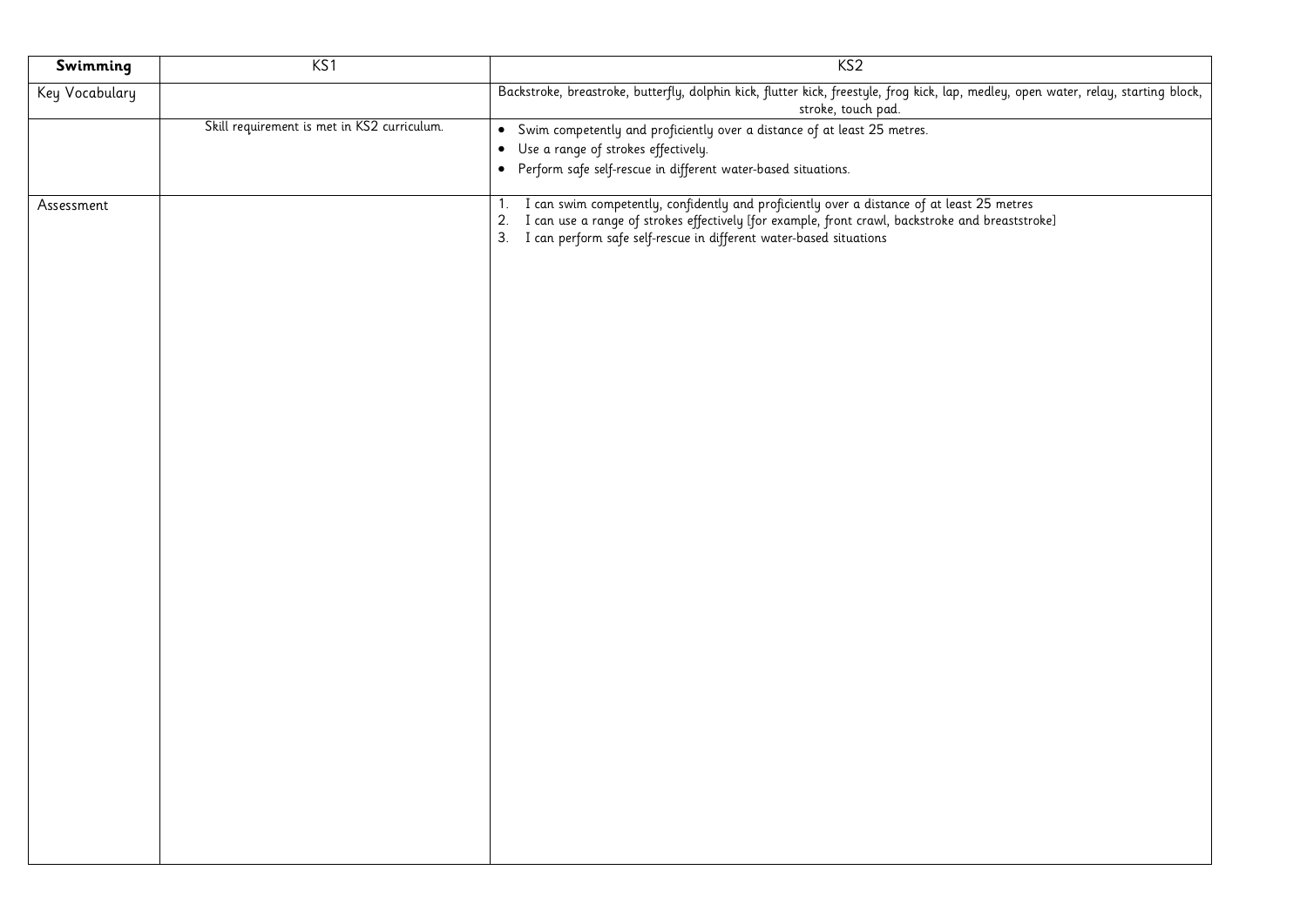| Evaluating                                                                                   | YR <sub>1</sub>                                                                                                                                                                                                                                                                                                                                                                                                                                                                                                                                                                                                                                                                                                                                        | YR <sub>2</sub>                                                                                                                                                                                                                                                                                                                                                                                                                                                                                                                                                                                                                                                                                                                                                                                                   |  |
|----------------------------------------------------------------------------------------------|--------------------------------------------------------------------------------------------------------------------------------------------------------------------------------------------------------------------------------------------------------------------------------------------------------------------------------------------------------------------------------------------------------------------------------------------------------------------------------------------------------------------------------------------------------------------------------------------------------------------------------------------------------------------------------------------------------------------------------------------------------|-------------------------------------------------------------------------------------------------------------------------------------------------------------------------------------------------------------------------------------------------------------------------------------------------------------------------------------------------------------------------------------------------------------------------------------------------------------------------------------------------------------------------------------------------------------------------------------------------------------------------------------------------------------------------------------------------------------------------------------------------------------------------------------------------------------------|--|
| Key Vocabulary                                                                               | Success, strengths, improve, change, feedback.                                                                                                                                                                                                                                                                                                                                                                                                                                                                                                                                                                                                                                                                                                         |                                                                                                                                                                                                                                                                                                                                                                                                                                                                                                                                                                                                                                                                                                                                                                                                                   |  |
| Aim: Evaluating<br>and improving<br>performance to<br>achieve their<br>personal best.        | Engage in challenges with some confidence and success.<br>$\bullet$<br>Use skills to meet different challenges.<br>Observe, copy and describe the movement of others using appropriate<br>vocabulary.<br>Explain what they have to do to perform better.                                                                                                                                                                                                                                                                                                                                                                                                                                                                                               | Use skills they have developed to meet different challenges.<br>$\bullet$<br>Use appropriate vocabulary to describe what they and others are doing.<br>Observe each other performing and identify and describe the different actions,<br>relationships, formations and quality and performances.<br>Observe each other and explain what was successful and what they need to do to perform<br>$\bullet$<br>better.                                                                                                                                                                                                                                                                                                                                                                                                |  |
| Assessment                                                                                   | I can say why I liked about someone else's performance.<br>2.<br>Engage in competitive activities and team games.                                                                                                                                                                                                                                                                                                                                                                                                                                                                                                                                                                                                                                      | 1. I am beginning to provide feedback using key words.<br>Compete against self and others.<br>2.                                                                                                                                                                                                                                                                                                                                                                                                                                                                                                                                                                                                                                                                                                                  |  |
| Evaluating                                                                                   | YR4<br>YR <sub>3</sub>                                                                                                                                                                                                                                                                                                                                                                                                                                                                                                                                                                                                                                                                                                                                 | YR <sub>5</sub><br>YR <sub>6</sub>                                                                                                                                                                                                                                                                                                                                                                                                                                                                                                                                                                                                                                                                                                                                                                                |  |
| Key Vocabulary                                                                               |                                                                                                                                                                                                                                                                                                                                                                                                                                                                                                                                                                                                                                                                                                                                                        | Analyse, apply, challenge, effectiveness, technique, strategy, improve, adapt, attempt, strengths, feedback, observing, evaluating, creativity.                                                                                                                                                                                                                                                                                                                                                                                                                                                                                                                                                                                                                                                                   |  |
| <b>Aim:</b> Evaluating<br>and improving<br>performance to<br>achieve their<br>personal best. | Talk about differences in their own<br>Can describe and comment on<br>$\bullet$<br>and others performance and<br>their own performance and that of<br>others and make simple<br>suggest improvements.<br>suggestions to improve quality and<br>Help others to solve problems.<br>performance.<br>Talk about what they and others<br>Describe what they and others<br>$\bullet$<br>have done using the appropriate<br>have done using an increasing<br>key words. Make suggestions with<br>range of vocabulary in order to<br>quidance about how to<br>improve their performances<br>Improve performance<br>Make use of ICT to view<br>Use visual and linguistic prompts<br>performances<br>effectively to quide discussion and<br>improve performance. | From observation of others can begin<br>Analyse the selected skills and techniques<br>to describe constructively how to<br>within the activity and suggest ways to<br>improve the quality of performance showing<br>refine improve and modify<br>sound knowledge and understanding.<br>performance<br>View and appraise their own and others<br>Refine own performance in response to<br>$\bullet$<br>performances with confidence using range of<br>comments of others and self-analysis.<br>appropriate language<br>Make informed judgements about their<br>$\bullet$<br>own and others performances and use<br>this to improve the quality and variety<br>of their own work using an<br>increasingly wider range of subject<br>vocabulary<br>Record, view and evaluate their own<br>performances independently |  |
| Assessment                                                                                   | I can provide feedback using key<br>I can provide feedback using<br>appropriate language relating to the<br>words.<br>With help, I can recorgnise how<br>2.<br>lesson.<br>performances can be improved.<br>2. I can watch, describe and suggest<br>Compete against self and others in a<br>possible improvements to others'<br>3.<br>controlled manner.<br>performances and my own.<br>3.<br>Take part in a range of competitive<br>games and activities.                                                                                                                                                                                                                                                                                              | I can use feedback provided to improve my<br>I can use appropriate language to evaluate and<br>1.<br>refine my own and others' work.<br>work.<br>I can use feedback provided to improve the quality<br>2.<br>I can use set criteria to make simple<br>2.<br>judgements and performances and suggest<br>of my work.<br>3.<br>Take part in competitive games with a strong<br>ways they could be improved.<br>I can suggest ways to improve my own and<br>understanding of tactics and composition.<br>3.<br>other people's work using key terminology.<br>Take part in competitive games with a<br>4.<br>strong understanding of tactics and<br>composition.                                                                                                                                                       |  |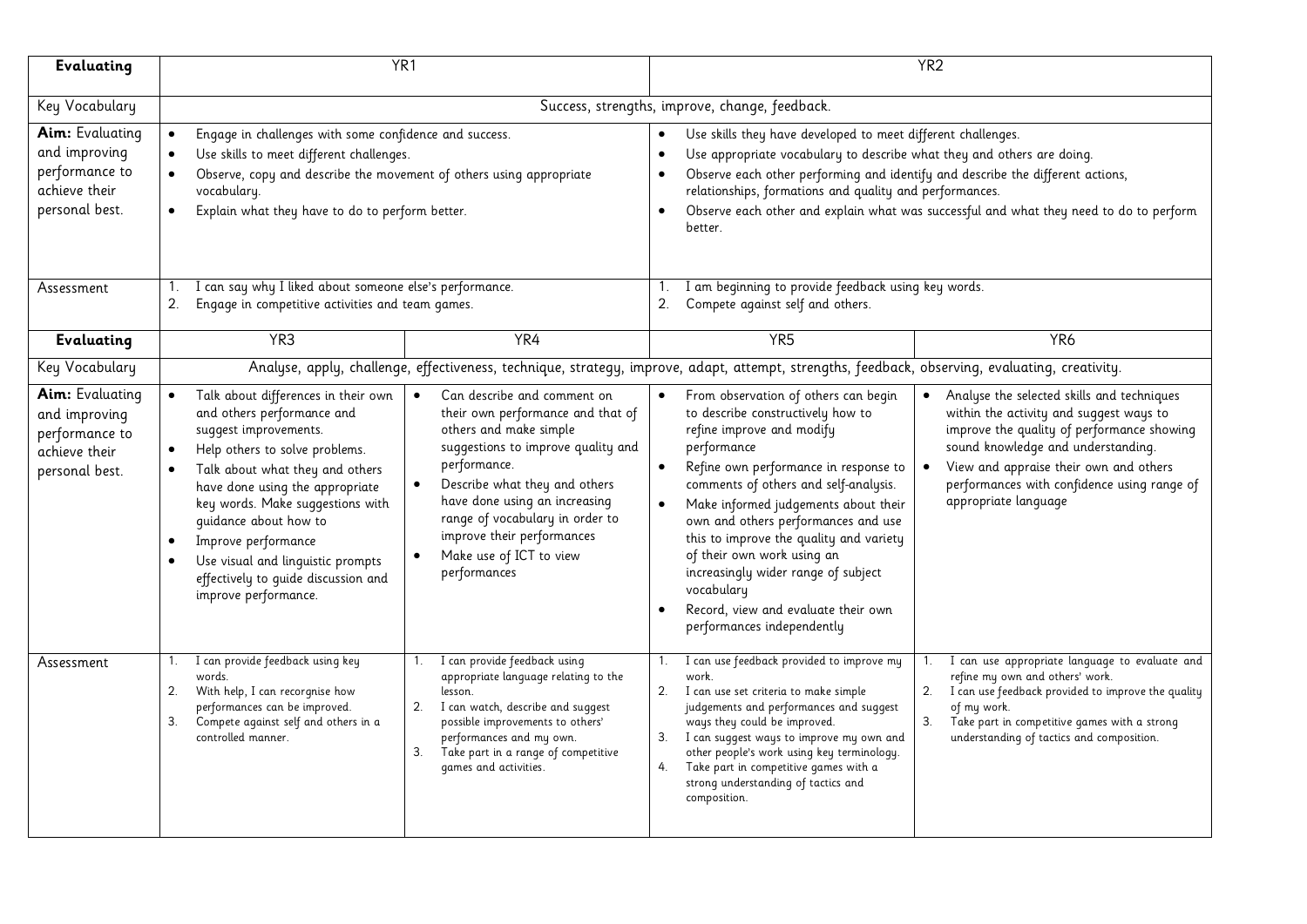| Health and<br><b>Fitness</b>             | YR <sub>1</sub>                                                                                                                                                                                                                                                                       |                                                                                                                                                                    | YR <sub>2</sub>                                                                                                                                                                                                                                                                                                                                                                              |                                                                                                                                                                                                                                                                |
|------------------------------------------|---------------------------------------------------------------------------------------------------------------------------------------------------------------------------------------------------------------------------------------------------------------------------------------|--------------------------------------------------------------------------------------------------------------------------------------------------------------------|----------------------------------------------------------------------------------------------------------------------------------------------------------------------------------------------------------------------------------------------------------------------------------------------------------------------------------------------------------------------------------------------|----------------------------------------------------------------------------------------------------------------------------------------------------------------------------------------------------------------------------------------------------------------|
| Key Vocabulary                           |                                                                                                                                                                                                                                                                                       |                                                                                                                                                                    | Co-ordination, agility, stamina, continuous.                                                                                                                                                                                                                                                                                                                                                 |                                                                                                                                                                                                                                                                |
| Aim: To lead<br>healthy, active<br>lives | • Describe what happens to their heart, breathing and temperature when they<br>engage in different types of activity.<br>. Recognise how their bodies feel when they are active and understand that<br>exercise improves health, makes you feel good and helps the body to work well. |                                                                                                                                                                    | Know how to warm up and cool down.<br>• Describe what happens to their breathing, heart-rate and temperature when they have been<br>moving in different ways.<br>• Recognise how their bodies feel when they are active and understand that exercise improves<br>health, makes you feel good and helps the body to work well.<br>• Understand and tell you how important it is to be active. |                                                                                                                                                                                                                                                                |
| Assessment                               | I can describe how my body feels before, during and after exercise.<br>1.<br>I can recognise changes in my body when I exercise.<br>2.                                                                                                                                                | activities.                                                                                                                                                        | I can recognise and describe how the body feels during and after different physical<br>2. I can explain what I need to stay healthy.                                                                                                                                                                                                                                                         |                                                                                                                                                                                                                                                                |
| <b>Health</b> and<br><b>Fitness</b>      | YR <sub>3</sub>                                                                                                                                                                                                                                                                       | YR4                                                                                                                                                                | YR <sub>5</sub>                                                                                                                                                                                                                                                                                                                                                                              | YR <sub>6</sub>                                                                                                                                                                                                                                                |
| Key Vocabulary                           | Co-ordination, personal, technique, agility, stamina, continuous.                                                                                                                                                                                                                     |                                                                                                                                                                    |                                                                                                                                                                                                                                                                                                                                                                                              |                                                                                                                                                                                                                                                                |
| Aim: To lead<br>healthy, active<br>lives | • Recognise a change in temperature<br>and heart rate during exercise.<br>• Understand about exercising and<br>aspects of PE.<br>safety and the short term effects of<br>exercise.<br>manner.<br>• Recognise changes in body<br>breathing.                                            | · Suggest appropriate warm up ideas.<br>• Children dress appropriately for all<br>• Can work in a responsible and safe<br>recovery.<br>temperature, heart rate and | • Demonstrate activities for specific<br>aspects of warm-up: raising HR and<br>breathing rates stretching, loosening.<br>Describe the effects of exercise on body<br>showing understanding of principles of<br>respiration, temperature, fatique and                                                                                                                                         | Can show responsibility for personal warm<br>$\bullet$<br>up programme specific to the activity.<br>• Demonstrate all round safe practice,<br>including handling of equipment, safety of<br>self and others, playing within accepted rules<br>and conventions. |
| Assessment                               | I can recognize and describe the<br>1.<br>1.<br>effects of exercise on the body.<br>2. I know the importance of strength<br>and flexibility for physical activity.<br>3. I can explain why it is important to<br>for<br>warm up and cool down.                                        | I can explain what happens to my<br>body when I exercise and how this<br>helps to make me healthy.<br>2. I can explain why exercise is good<br>exercise.           | I know and understand the reasons for<br>warming up and cooling down.<br>2. I can explain some safety principles<br>when preparing for and during                                                                                                                                                                                                                                            | I can carry out warm-ups and cool-downs<br>safely and effectively.<br>2. I understand why exercise is good for<br>health, fitness and wellbeing.<br>3. I know ways that I can become healthier.                                                                |